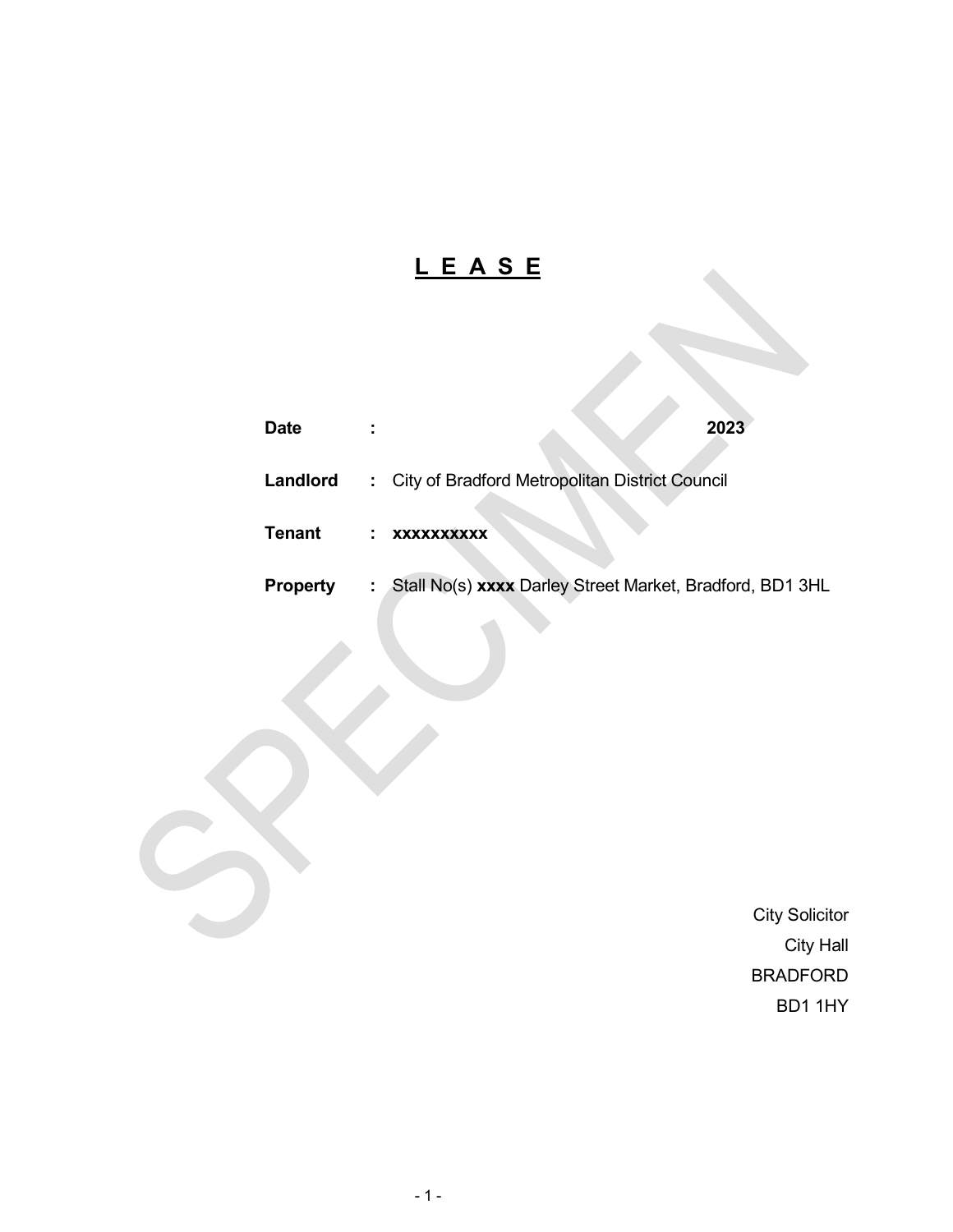## This  $L E A S E$  is dated  $2023$

### 1. PARTICULARS

In this lease where the following words are used with initial capital letters they have the following meanings:-

| 1.1  | Landlord               | City of Bradford Metropolitan District Council of City Hall<br><b>Bradford BD1 1HY</b> |
|------|------------------------|----------------------------------------------------------------------------------------|
| 1.2  | <b>Tenant</b>          | оf<br><b>XXXXXXXX</b><br><b>XXXXXXXX</b>                                               |
| 1.3  | <b>Market Hall</b>     | the property known as Darley Street Market, Bradford, BD1                              |
|      |                        | 3HL [shown edged or hatched blue on the plan annexed to this                           |
|      |                        | lease and registered with title absolute at HM Land Registry                           |
|      |                        | under title number WYK694299. The reference to Market Hall                             |
|      |                        | in this lease includes any part of the Market Hall which from                          |
|      |                        | time to time is or is intended to be let or occupied                                   |
| 1.4  | <b>Property</b>        | the property known as Stall Nos xxxxx in the Market Hall and                           |
|      |                        | shown edged red for identification purposes on the plan                                |
|      |                        | annexed to this lease and forms part of the Market Hall                                |
| 1.5  | <b>Common Parts</b>    | those parts of the Market Hall that are provided from time to                          |
|      |                        | time by the Landlord for common use by the tenants and                                 |
|      |                        | occupiers of the Market Hall                                                           |
| 1.6  | <b>Lease Period</b>    | the fixed period of three years starting on xxxxx and continuing                       |
|      |                        | until the date of expiry on xxxxxxx. The Lease Period doesn't                          |
|      |                        | include any period of statutory continuation under the Landlord                        |
|      |                        | and Tenant Act 1954 because the lease is contracted outside                            |
|      |                        | of the security of tenure provisions of the Landlord and Tenant                        |
|      |                        | Act 1954.                                                                              |
| 1.7  | <b>Use Allowed</b>     | <b>XXXX</b>                                                                            |
|      |                        | the tenant will not in any way deal supply or be involved in any                       |
|      |                        | business activity relating to the sale or exchange of fur as                           |
|      |                        | defined in clause 7.24                                                                 |
| 1.8  | Rent                   | £ xxxxxxx per annum                                                                    |
| 1.9  | <b>Rent Start Date</b> | <b>XXXXXXX</b>                                                                         |
| 1.10 | <b>Rent Days</b>       | the 15 <sup>th</sup> day of each calendar month                                        |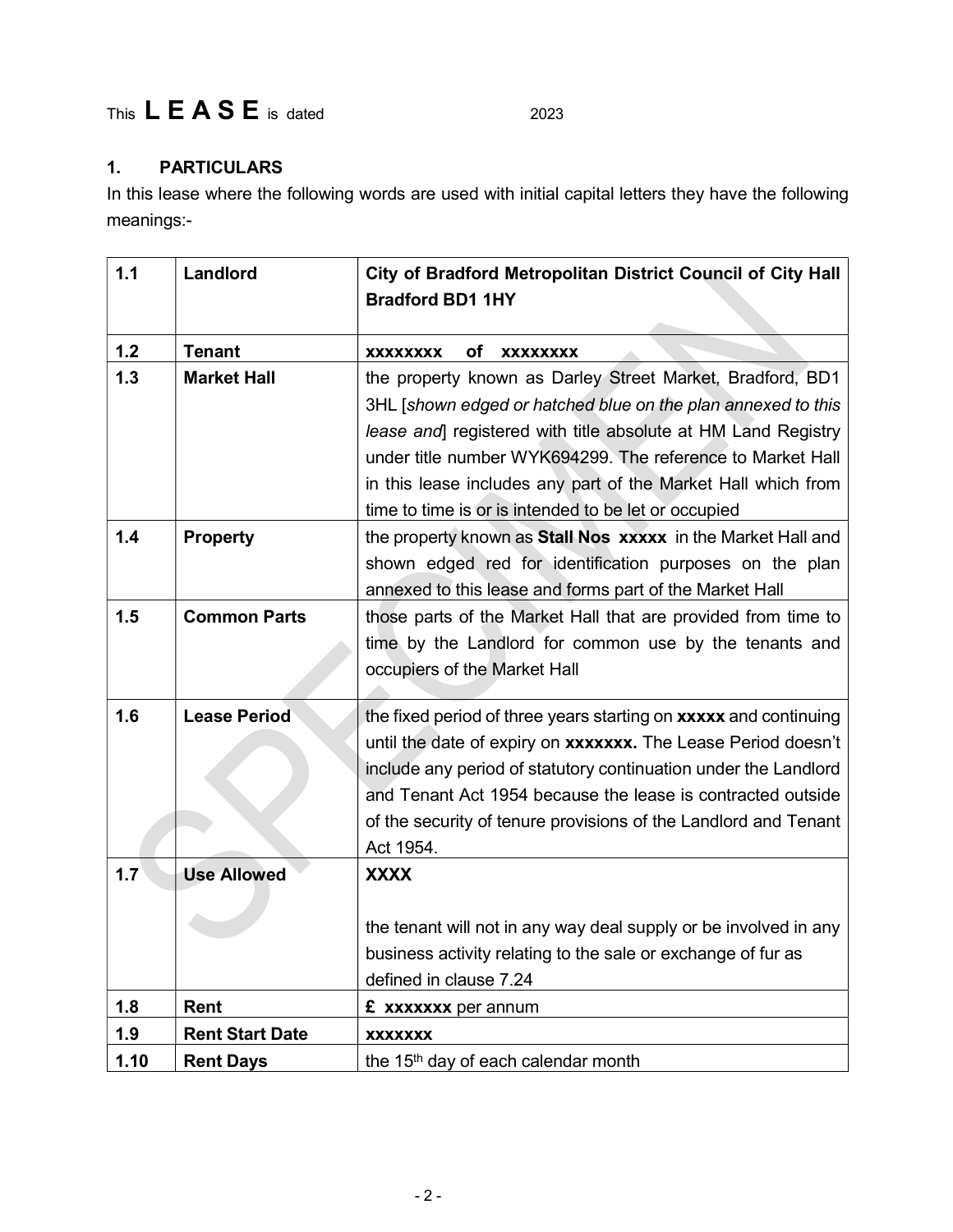| 1.11 | <b>Service Charge</b>     | such percentage of the service costs described in this lease as                                                                      |
|------|---------------------------|--------------------------------------------------------------------------------------------------------------------------------------|
|      |                           | the Landlord may from time to time in its absolute discretion                                                                        |
|      |                           | determine subject to the provision for variation as provided in                                                                      |
|      |                           | clause 20                                                                                                                            |
| 1.12 | <b>Interest Rate</b>      | 4% above the base rate from time to time of National<br>Westminster Bank plc or any other clearing bank specified<br>by the Landlord |
| 1.13 | <b>Core Trading Hours</b> | the hours of 9am to 6pm on Mondays to Saturdays (inclusive)                                                                          |
|      |                           | except bank and public holidays or such alternative hours as                                                                         |
|      |                           | the Landlord may stipulate in writing from time to time as being                                                                     |
|      |                           | the usual opening hours for the Market Hall                                                                                          |
| 1.14 | <b>Stall Design Guide</b> | the guide that regulates the design and use of materials                                                                             |
|      |                           | permitted to be installed into the Property, a copy of which is                                                                      |
|      |                           | annexed to this lease.                                                                                                               |

#### 2. INTERPRETATION, NOTICES AND ARBITRATION

In this lease:-

- 2.1 the Property includes:-
	- 2.1:1 the internal finishes of the walls dividing the Property from other parts of the Market Hall (but not those walls themselves) and stall ceilings and floor finishes but not other load-bearing members of a floor
	- 2.1:2 internal walls which are not load-bearing
	- 2.1:3 the internal finishes of any load-bearing walls within the Property but not those walls themselves
	- 2.1:4 all parts (including the glass) of the doors door frames door furniture including locks windows and window frames and of the stall front security grilles shutters and their track boxes and fixings and blinds and fascia of the Property
	- 2.1:5 drains sewers conduits pipes and cables to the extent that they exclusively serve the Property
	- 2.1:6 fixtures and fittings in the Property whenever fixed except the Tenant's trade fixtures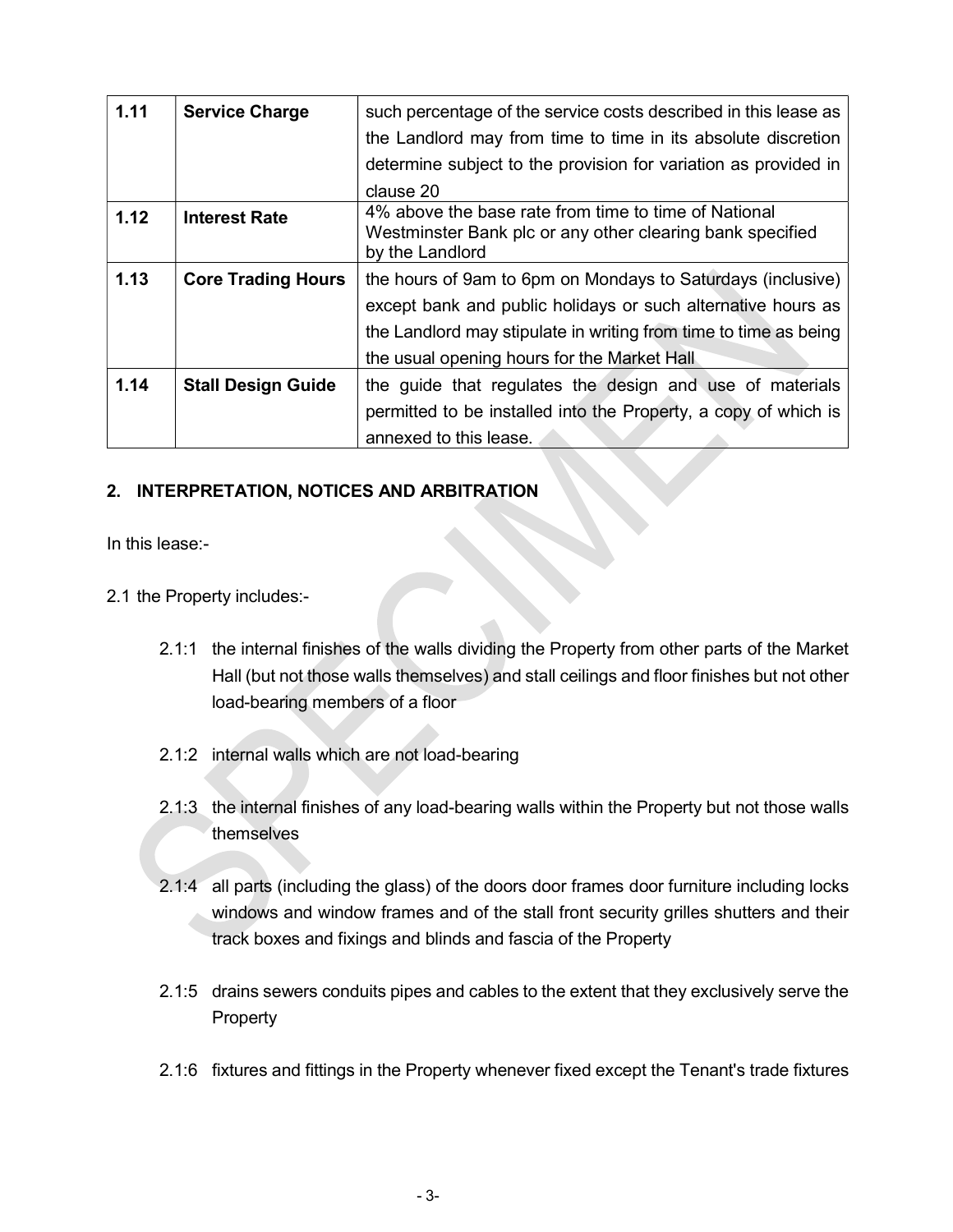but this lease does not let to the Tenant the external surfaces of the outside walls of the Property except the stall front

- 2.2 whenever more than one person or company is the Landlord the Tenant or the Guarantor their obligations can be enforced against all or both of them jointly and against each individually
- 2.3 the Landlord includes the person who at any particular time has the right to receive rent under this lease
- 2.4 the Tenant includes the person who at any particular time is given the right by this lease to possess the Property
- 2.5 the rules about serving notices in Section 196 of the Law of Property Act 1925 (as since amended) apply to any notice given under this lease and a notice to the Tenant may be sent to or left for him at the Property
- 2.6 any matter which this lease requires to be decided by arbitration is to be referred to a single arbitrator under the Arbitration Acts. The Landlord and the Tenant may agree the appointment of the arbitrator but if such agreement has not been reached within 14 days either of them may apply to the President of the Royal Institution of Chartered Surveyors to make the appointment
- 2.7 the clause headings do not form part of this lease

#### 3. LETTING

In consideration of the covenants and conditions contained in this lease and the Tenant observing and performing the tenant covenants in this lease during the Lease Period, the Landlord lets to the Tenant the Property together with the easements as mentioned in clause 4 BUT excepting and reserving the easements as mentioned in clause 5 TO HOLD the Property for the Lease Period and in return the Tenant shall pay the Rent and make the additional payments to the Landlord in accordance with clause 6

#### 4. TENANTS RIGHTS

In common with the Landlord and any other person authorised by the Landlord and all others entitled to the same or similar rights at all times when the Market Hall is open for business or the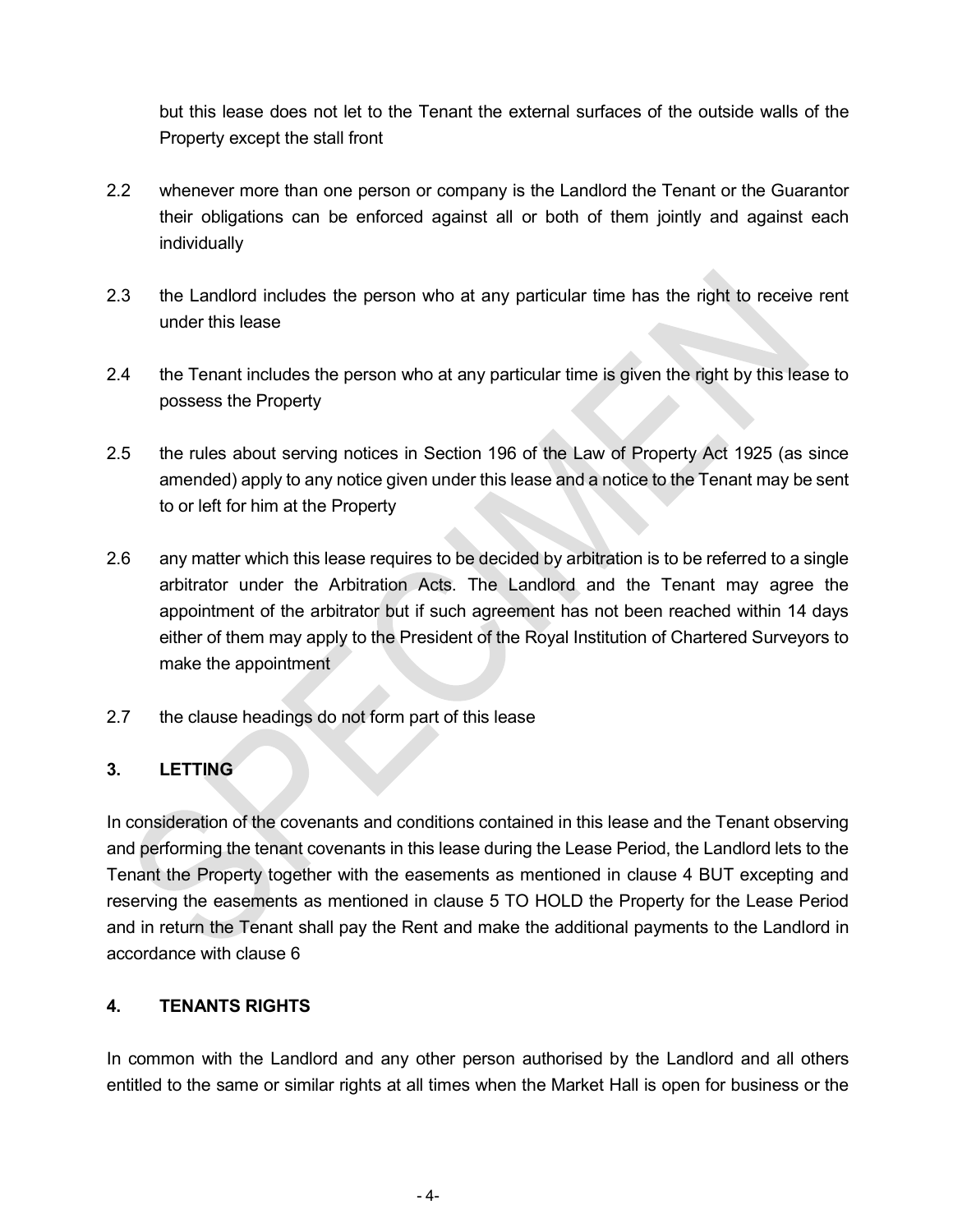Tenant or any of the Tenant's employees are permitted access, the Landlord grants to the Tenant the following rights for the benefit of the Property (whether or not exclusive):

- 4.1 the right to use the toilet facilities in the Market Hall which are provided for the general use of the tenants of the Market Hall in a proper and orderly manner
- 4.2 the right to put refuse and waste matter in the designated receptacles provided for that purpose located in the basement areas of the Market Hall
- 4.3 the right for the Tenant and the Tenant's visitors to come and go to and from the Property over the parts of the Market Hall designed or designated from time to time by the Landlord for the purpose of access on foot
- 4.4 the rights previously enjoyed by the Property to use the drains sewers conduits pipes and cables passing through the rest of the Market Hall provided that the Landlord may at any time re-route or replace any service media at Market Hall
- 4.5 the right to use the delivery area forming part of the basement to the Market for the purpose of delivering and dispatching goods to and from the Property and when exercising such right the Tenant shall comply with any regulations and requirements made by the Landlord
- 4.6 the right to use the goods lifts for the purposes of delivering goods to and from the Property and for removing refuse and waste matter from the basement areas of the Market Hall and when exercising such right the Tenant shall comply with any regulations and requirements made by the Landlord.

#### 5. LANDLORD'S RIGHTS

The Landlord excepts and reserves from this lease the following rights for the benefit of the Market Hall (excluding the Property):

- 5.1 the right to enter at all times for the Landlord and other tenants of the Market Hall and visitors to come and go to and from the Market Hall over the parts of the Property designed or designated for that purpose or for any other purpose as the Landlord may think fit
- 5.2 the rights previously enjoyed by the Market Hall to use and connect into the drains sewers conduits pipes and cables passing through the Property which are in existence at the date of this lease or which are installed or constructed during the Lease Period in order to serve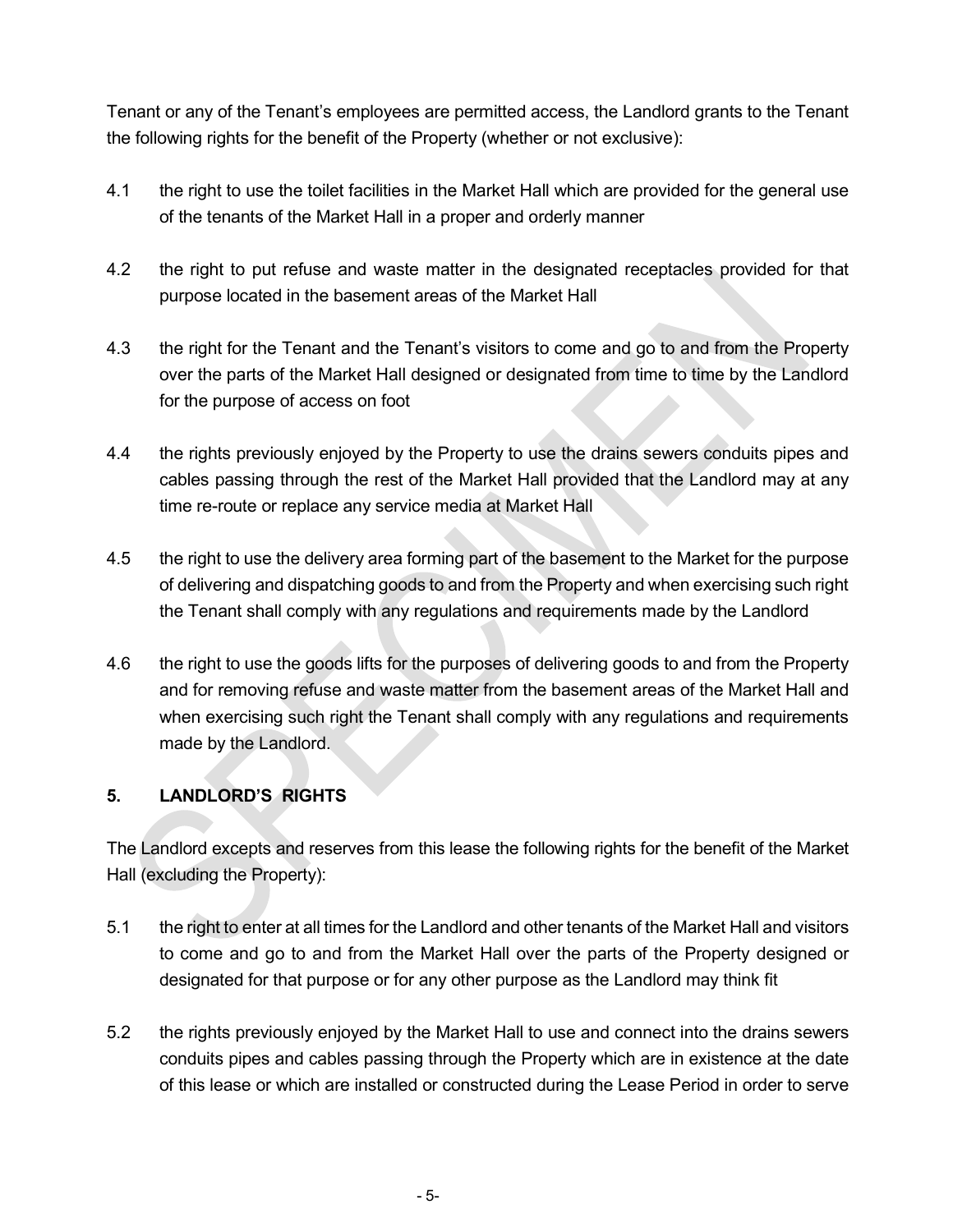any part of the Market Hall and to re-route and replace any service media at the Property

- 5.3 at any time during the Lease Period, the full and free right to build, rebuild, alter or develop the Market Hall or adjoining property in which the Landlord acquires an interest during the Lease Period as the Landlord may think fit
- 5.4 the right to allow any operation, enterprise, item, facility or service (including, but not limited to, any kiosk, stall, stand, machine, advertising medium or structure) to operate from the Common Parts and promotional, marketing, seasonal or other commercial activities and events to occur on the Common Parts
- 5.5 the rights of light, air, support and protection to the extent those rights are capable of being enjoyed at any time during the Lease Period
- 5.6 the right from time to time to prevent or restrict access to the Common Parts if reasonably required to enable works to be carried out to any part of the Market Hall or in case of emergency and the right from time to time to designate which of the Common Parts may be used by the Tenant
- 5.7 no party exercising any of the reservations, nor its workers, contractors, agents and professional advisers, shall be liable to the Tenant or any undertenant or other occupier of or person at the Property for any loss, damage, injury, nuisance or inconvenience arising by reason of its exercising any of the reservations except for physical damage to the Property or any loss, damage, injury, nuisance or inconvenience in relation to which the law prevents the Landlord from excluding liability

#### 6. PAYMENTS BY THE TENANT

- 6.1 The Tenant is to pay the Landlord in full (without any deduction, set off, counterclaim or withholding, but adding Value Added Tax where payable) the following sums:
	- 6.1:1 the Rent by twelve equal instalments in advance on or before the Rent Days except that the Tenant must pay the first instalment of Rent on the Rent Start Date and that first instalment of rent shall be the proportion of the Rent calculated on a daily basis for the period from and including the Rent Start Date to and including the day before the next Rent Days after the Rent Start Date. The Tenant must pay the Rent and all other sums payable under clause 6 by electronic means (direct debit) from an account held in the name of the Tenant to the account notified from time to time by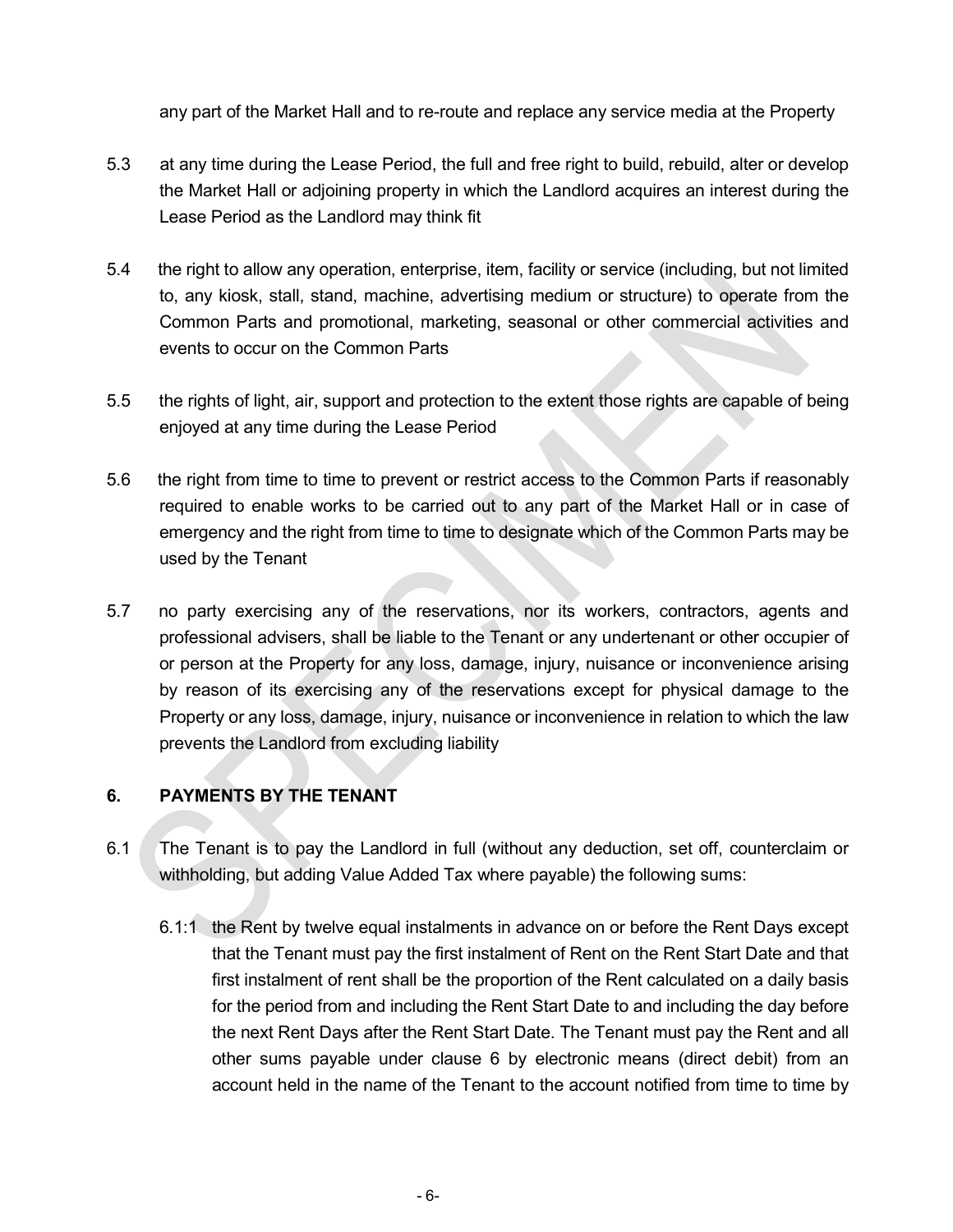the Landlord or any other method that the Landlord requires from time to time and notifies the Tenant in writing

- 6.1.2 the Service Charge (and this is to be recoverable as if it was rent) pursuant to clause 21 and the following sums (which are to be recoverable as rent) on demand
- 6.1.3 the cost of electricity consumed on the Property
- 6.1:4 the cost of any works to the Property which the Landlord does after the Tenant defaults
- 6.1:5 the costs and expenses (including professional fees) which the Landlord incurs in:
	- 6.1:5.1 dealing with any application by the Tenant for licence, consent or approval of the Landlord which is required by the lease whether or not it is given by the Landlord and even if the application is withdrawn
	- 6.1:5.2 preparing and serving a notice of a breach of the Tenant's obligations under Section 146 or 147 of the Law of Property Act 1925 even if forfeiture of this lease is avoided without a court order
	- 6.1:5.3 preparing and serving schedules of dilapidations either during the Lease Period or recording failure to give up the Property in the appropriate state of repair when this lease ends
	- 6.1:5.4 registering each document which this lease or the Landlord requires the Tenant to register for which the Tenant is to pay a fee equal to 1% of the then current Rent when presenting the document for registration
	- 6.1:5.5 granting this lease

**Contract Contract Contract Contract** 

<u>and the second property of the second property of the second property of the second property of the second property of the second property of the second property of the second property of the second property of the second</u>

- 6.1:6 a sum equal to Rent at the rate payable by the Tenant immediately before the end or sooner determination of this lease for the period which it would reasonably take to bring the Property to the state of repair and condition in which it ought to have been if the Tenant had performed his obligations under this lease at the date upon which this lease ends or is determined less any income received from the Property during that period
- 6.1:7 interest at the Interest Rate on any of the above payments when more than fourteen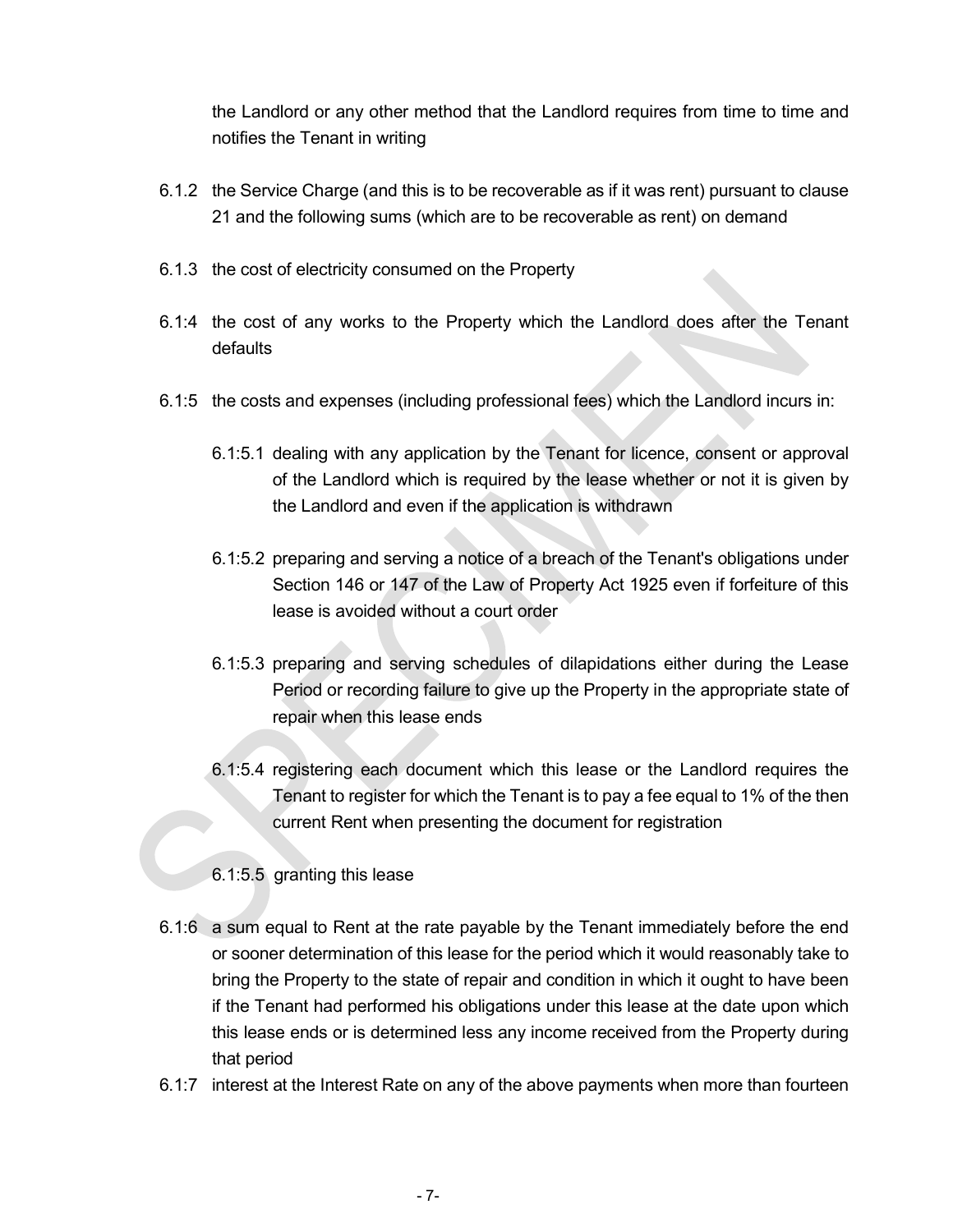days overdue to be calculated from its due date

- 6.2 The Tenant must pay all utility costs for electricity and gas consumed on the Property on demand and the cost of any installation of meters or other equipment, including where the utilities are provided by the Landlord.
- 6.3 The Tenant must pay the gross cost of any premiums that the Landlord expends and any fees and other expenses that the Landlord reasonably incurs in insuring the Market Hall against the insured risks pursuant to clause 13 of this lease for the full cost of reinstatement of the Market Hall
- 6.4 The Tenant is also to make the following payments with Value Added Tax where payable:
	- 6.4:1 all rates taxes and other outgoings of an annual or other periodically recurring nature payable in respect of the Property including any imposed after the date of this lease (even if of a novel nature) to be paid promptly to the authorities to whom they are due
	- 6.4:2 the cost of the grant renewal or continuation of any licence or registration required for the use of the Property for the Use Allowed to be paid promptly to the appropriate authority when due

#### 7. USE OF THE PROPERTY

The Tenant covenants with the Landlord to comply with the following requirements as to the use of the Property and any part of it and is not to authorise or allow anyone else to contravene them:-

- 7.1 not without the prior written consent of the Landlord to use the Property for any purpose other than for the Use Allowed and except for illness and holidays to keep the Property open for business and properly stocked at all times when the Market Hall is open for retail trading during the Core Trading Hours or as specified from time to time by the Landlord in compliance with any market regulations and byelaws
- 7.2 not to obstruct any part of the Market Hall which is used for access to the Property or to any other part of the Market Hall or to any adjoining or neighbouring property by any goods or other property of the Tenant or by any of its employees
- 7.3 not to convey any goods or materials to or from the Property except via the goods lift unless it is carried out outside of the Core Trading Hours in order to prevent any disruption to the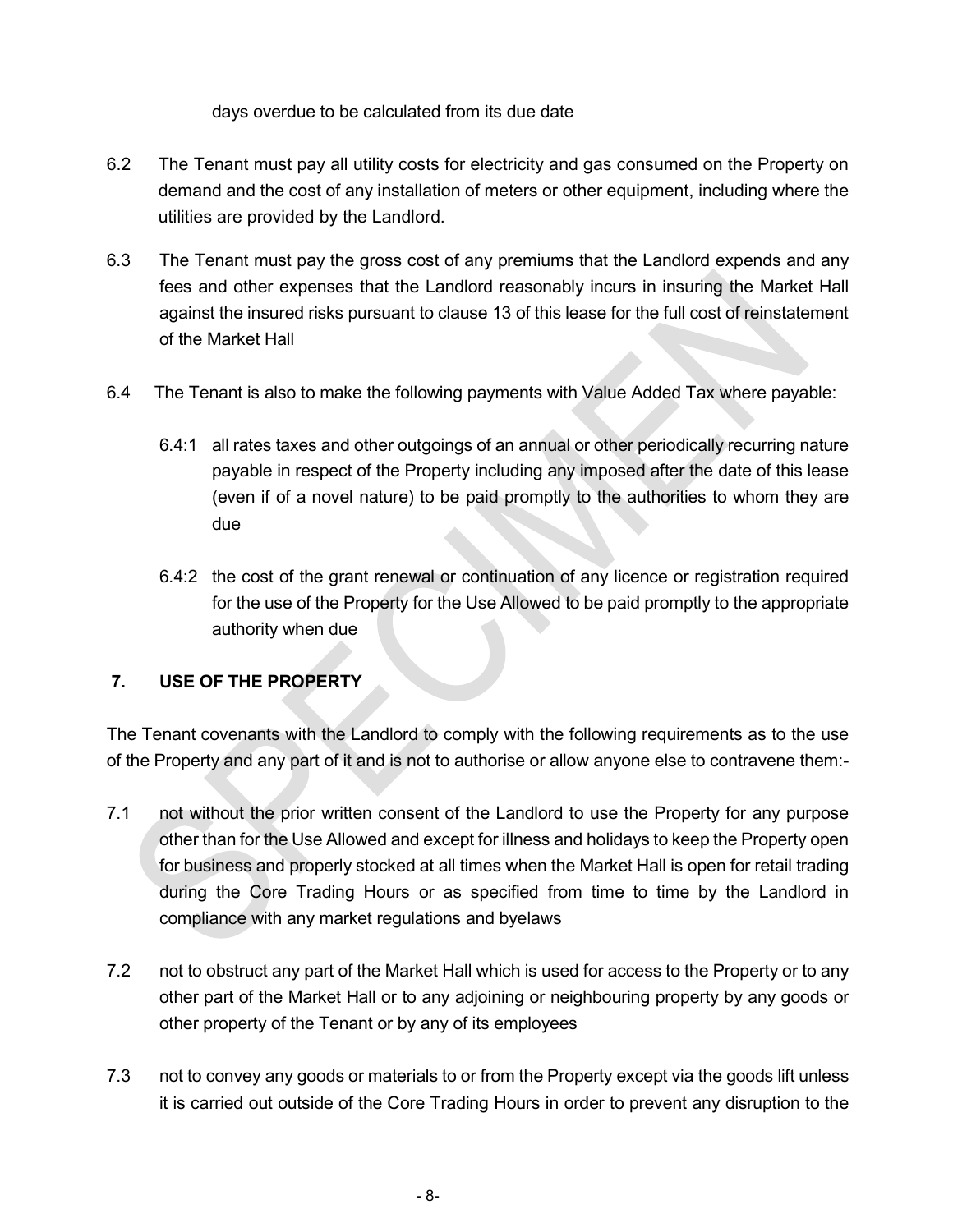Market Hall

- 7.4 to ensure that any trolley, barrow or similar vehicle used in the Market Hall for delivering goods or removing waste from the Property has rubber tyres and is of a construction and size approved by the Landlord and such removal shall not be for any period longer than is necessary for the required purpose
- 7.5 to ensure that arrangements are in place to accept deliveries and that all such deliveries are removed from the basement servicing area in the proper manner without delay.
- 7.6 not bring into the Market Hall during Core Trading Hours any trucks, large trolleys, pallet lifters or similar vehicles.
- 7.7 not to park any vehicle in the basement servicing area other than for the purpose of loading and unloading goods and to ensure that vehicles are unloaded without delay and removed from the service yard within no longer than 20 minutes unless the Tenant is observed actively unloading the vehicle.
- 7.8 not to do or permit to be done anything on the Property which might invalidate any building insurance policy covering any part of the Market Hall and render it void or which might increase the premium to be payable to the insurer by the Landlord and to pay to the Landlord any increase sums in the event that this occurs during the Lease Period
- 7.9 not to hold or permit to be held an auction sale in the Property
- 7.10 not to use the Property and any part of the Market Hall for any activities which are dangerous offensive noxious illegal or immoral or which are or may become a nuisance annoyance or disturbance to the Landlord or to any of the tenants and occupiers of the Market Hall or to the owner or occupier of any adjoining or neighbouring property
- 7.11 not to play or use or permit the use upon the Property any musical instrument loudspeaker tape recorder gramophone radio television or other equipment or apparatus unless the Landlord gives written consent in advance
- 7.12 not to cook or heat any food in the Property or permit the heating of food or other substance other than for the purpose of making hot drinks for the consumption of the Tenant or any agent, employee or visitor of the Tenant nor use any heating appliances on the Property unless the Landlord gives written consent in advance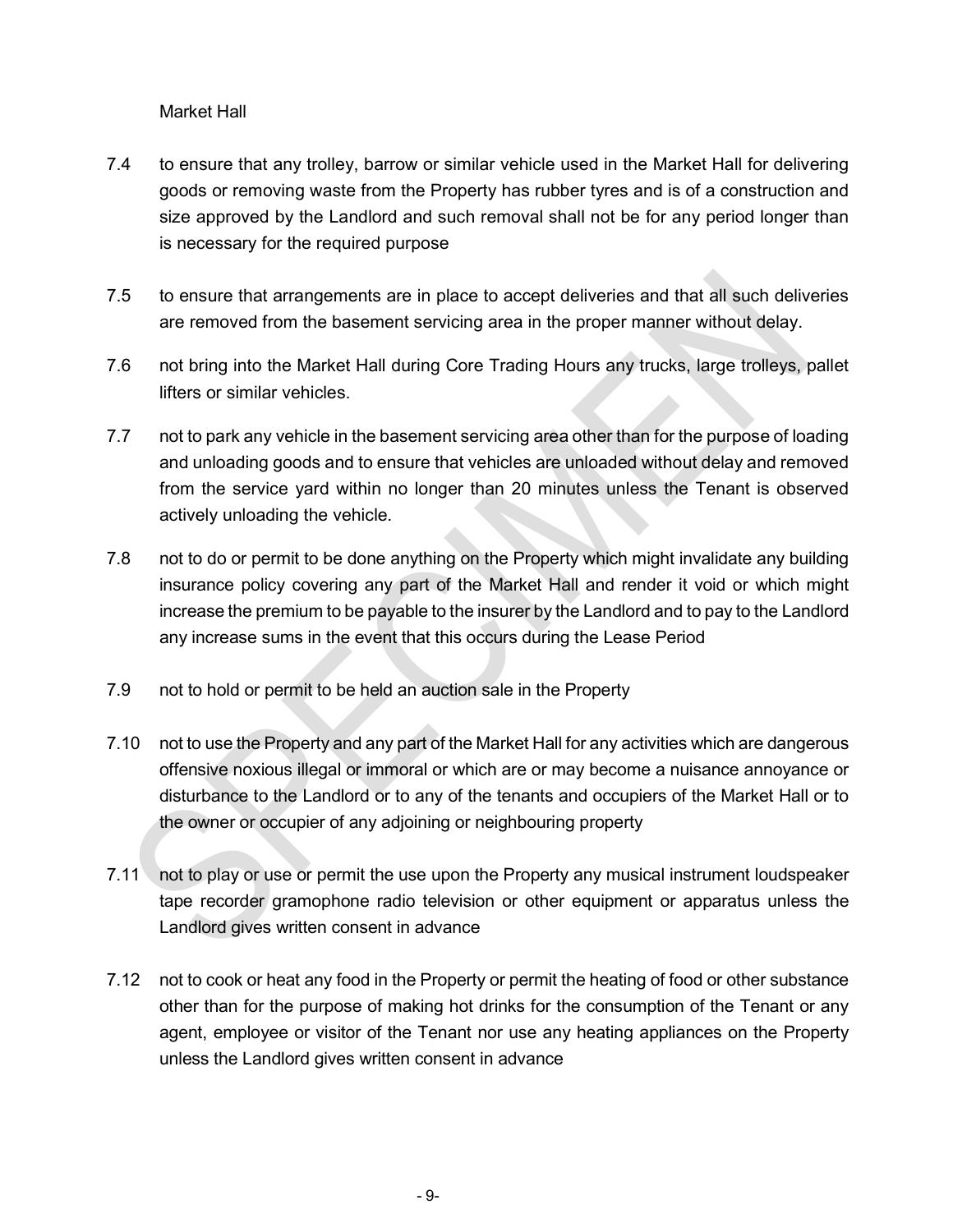- 7.13 not to overload the floors or walls of the Property
- 7.14 not to place display or store upon any part of the Market Hall (other than the Property) any goods or articles nor to display or store any goods or articles on or from the exterior of the Property or above the height of the existing fascia nor stand outside the Property for the purpose of selling goods
- 7.15 to deposit all waste and refuse matter in the refuse receptacles provided for that purpose and not to permit the accumulation of refuse and waste matter within the Property or any part of the Market Hall (including the basement areas of the Market Hall) nor use the refuse receptacle for the deposit of anything other than normal refuse and waste matter from time to time as permitted by the Landlord and to indemnify the Landlord against any costs incurred by or claims made against the Landlord arising out of or in consequence of the breach of those obligations
- 7.16 not to cause any damage to any part of the Market Hall (including the Common Parts) or any other facilities provided in the Market Hall
- 7.17 not to discharge into the toilet facilities or any drains sewers conduits pipes wires or cables any oil grease or other deleterious matter or any substance which might be or become a source of damage or injury to the drainage system of the Market Hall and in the event of the blockage of drains caused by the action of the Tenant or his employees the Tenant shall pay to the Landlord the cost of remedying the blockage or repairing any damage caused
- 7.18 not to exhibit on any part of the exterior of the Property or in the windows or doors of it any permanent sign, notice, advertisement or poster without the prior written consent of the Landlord and subject to reasonable conditions imposed by the Landlord not fix any attachment to the exterior of the Property PROVIDED that the Tenant must exhibit on the Property a sign showing the business trading name of the Tenant and the stall number and any other information as the Landlord agrees the sign to be of a size and type erected in a position to be first approved by the Landlord and the Tenant must at all times keep the sign visible and undefaced
- 7.19 at its own expense to comply with all byelaws regulations and rules made by the Landlord for the Market Hall and to carry out promptly any instructions issued by the Landlord for the good management and operation of the Market Hall
- 7.20 at its own expense to comply with all statutory requirements under the terms of every relevant Act of Parliament order temporary or permanent regulation byelaw rule licence and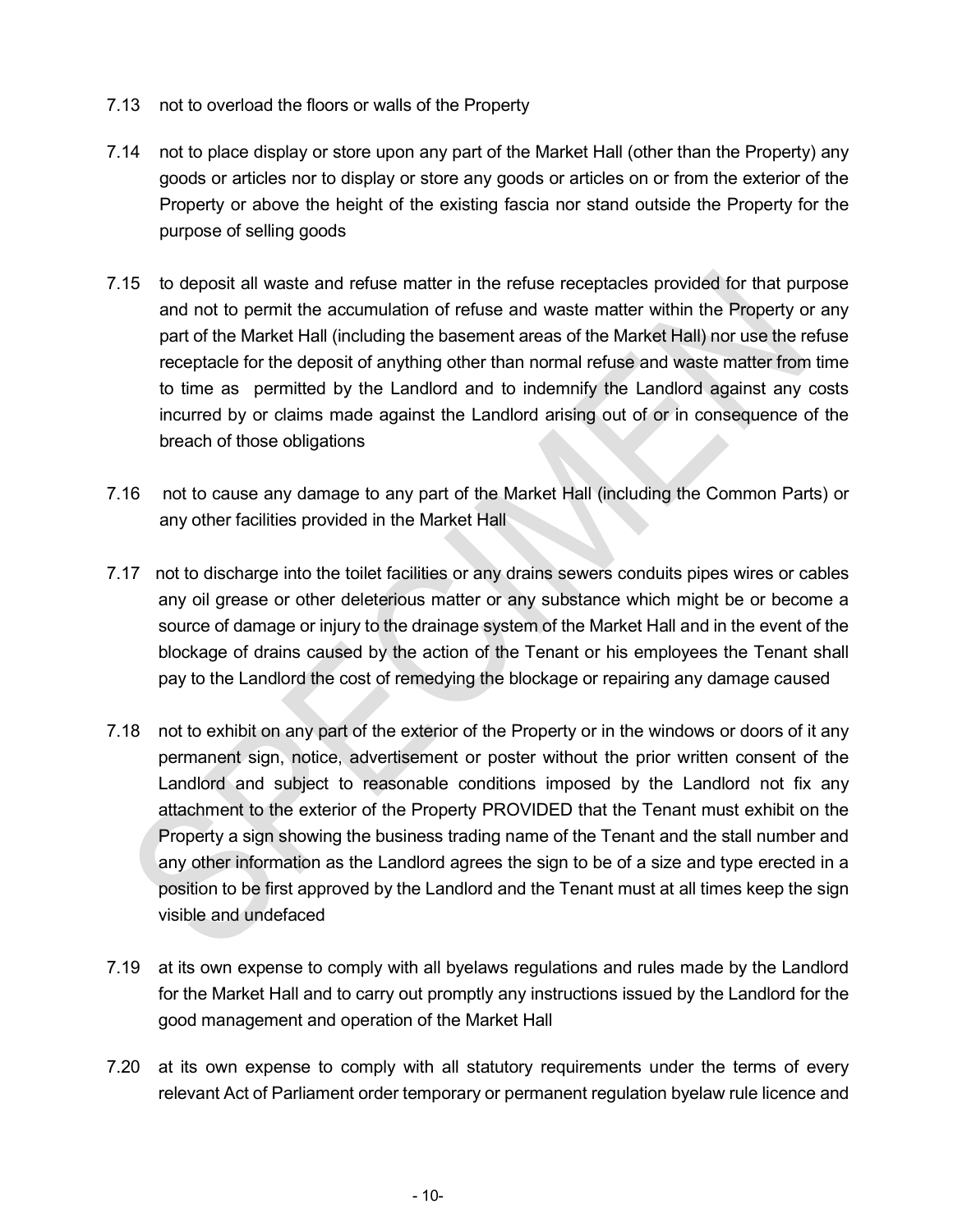registration authorising or regulating the Property or the Use Allowed and to obtain renew and continue any licence or registration which is required

- 7.21 to undertake a minimum of fifteen hours of continual professional development each year to ensure awareness and respond to the changing retail sector and to keep up to date with any changes to Acts of Parliament order regulation byelaw rule in connection with the **Property**
- 7.22 to give the Landlord a copy of any notice concerning the Property as soon as the Tenant receives it
- 7.23 not to apply for planning permission relating to the use or alteration of the Property unless the Landlord gives written consent in advance
- 7.24 not in any way deal supply or be involved in any business activity relating to the sale or exchange of Fur (as defined in this clause).

Fur: means any animal skin or part thereof with hair or fur fibres attached thereto, either in its raw or processed state or the pelt of any animal killed for the animal's fur. "Animal" includes, but is not limited to mink, fox, rabbit, karakul lamb and raccoon dog

"Fur" shall not include

- (a) such skins as are, or are to be, converted into leather or which I processing have, or shall have, the hair, fleece or fur fibre completely removed,
- (b) materials clipped, shorn, or combed from animals, fleece, sheepskin, shearing,
- (c) leather or hair attached to skin that is typically used as leather e.g. cowhide with hair attached,

(d) synthetic materials intended to look like fur.

- 7.25 to ensure that methods of electronic payment (including debit and credit cards, Apple and Google pay) are accepted at the Property
- 7.26 to participate in all events and promotions (including loyalty card schemes) taking place at the Market Hall and maintain an active social media presence with links to the social media presence of the Landlord
- 7.27 to participate in all fire drills at the Market Hall and to comply with the emergency evacuations of the Market Hall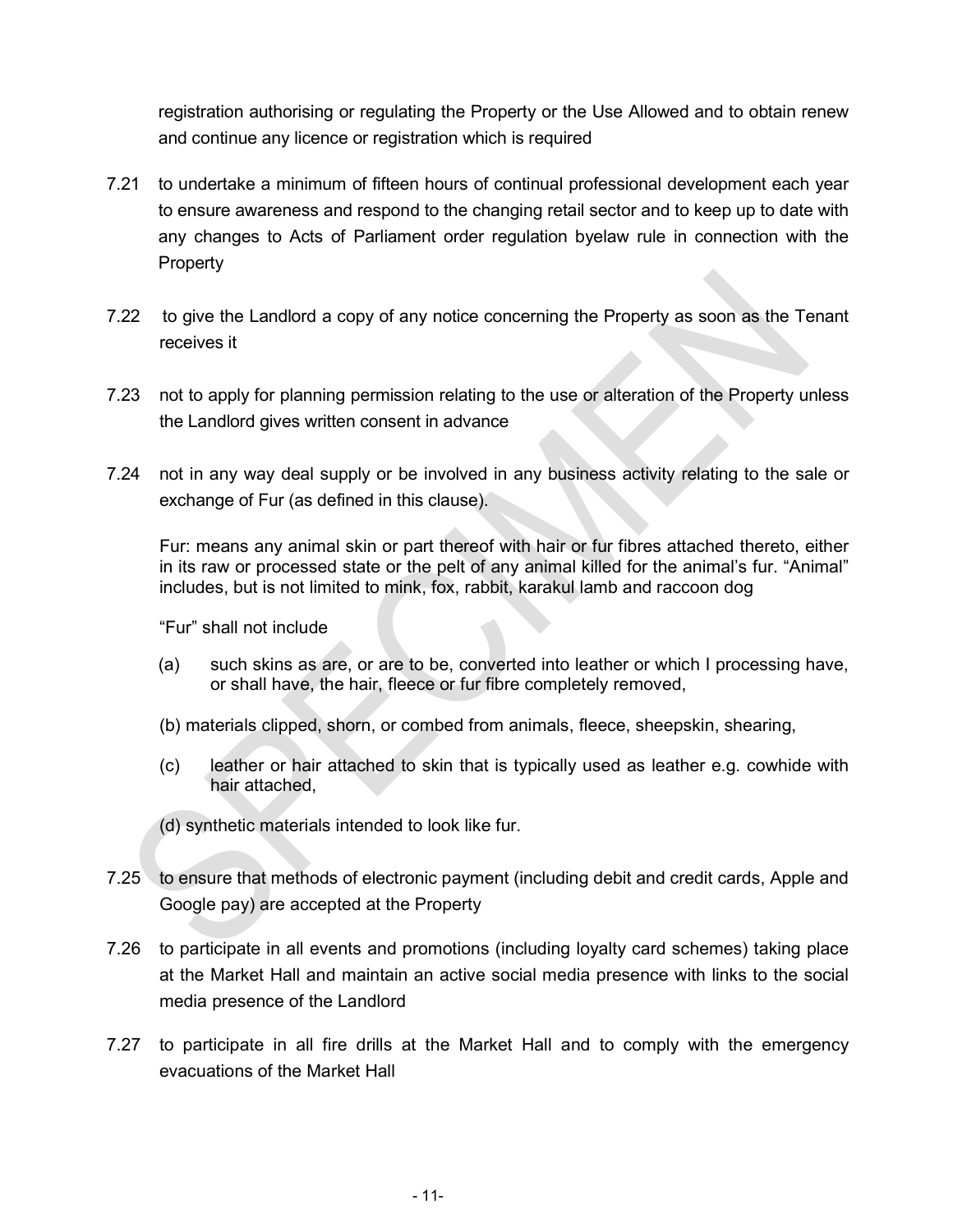7.28 to comply with the Stall Design Guide at all times

#### 8. CONDITION OF THE PROPERTY: REPAIR AND ALTERATION

The Tenant covenants with the Landlord to comply with the following requirements as to the condition of the Property:-

- 8.1 to keep the Property and any fixtures and fittings at the Property in good and substantial repair and condition during the Lease Period and the Tenant shall ensure that any service media forming part of the Property is kept in good working order and the Tenant shall keep the Property clean, tidy and clear of rubbish
- 8.2 to decorate the Property as often as is reasonably necessary and also during the last three months of the Lease Period (however it ends) to the reasonable satisfaction of the Landlord except to the extent that it has been decorated in the previous twelve months.
- 8.3 when decorating the Tenant is to use materials, designs, colours and the types of finish approved by the Landlord in advance unless the Landlord in writing agrees otherwise but in the last year of the Lease Period the Tenant is to use the materials, designs, colours and types of finish specified by the Landlord and the Tenant shall carry out all decoration (including all appropriate preparatory work) in a good and proper manner using good quality materials that are appropriate to the Property and the Use
- 8.4 to do the work to the Property which any authority acting under an Act of Parliament requires but the Tenant need not:
	- 8.4.1 alter or improve the Property unless necessary for the purpose of repair
	- 8.4.2 make good damage caused by an insured risk except to the extent that the policy monies have not been paid because of any act or default of the Tenant or of anyone for whose actions the Tenant is responsible
- 8.5 if the Tenant fails to do any work which this lease requires him to do and the Landlord gives him written notice to do it the Tenant is to:
	- 8.5:1 start the work within two weeks (but immediately in case of emergency);
	- 8.5:2 proceed diligently with the work; and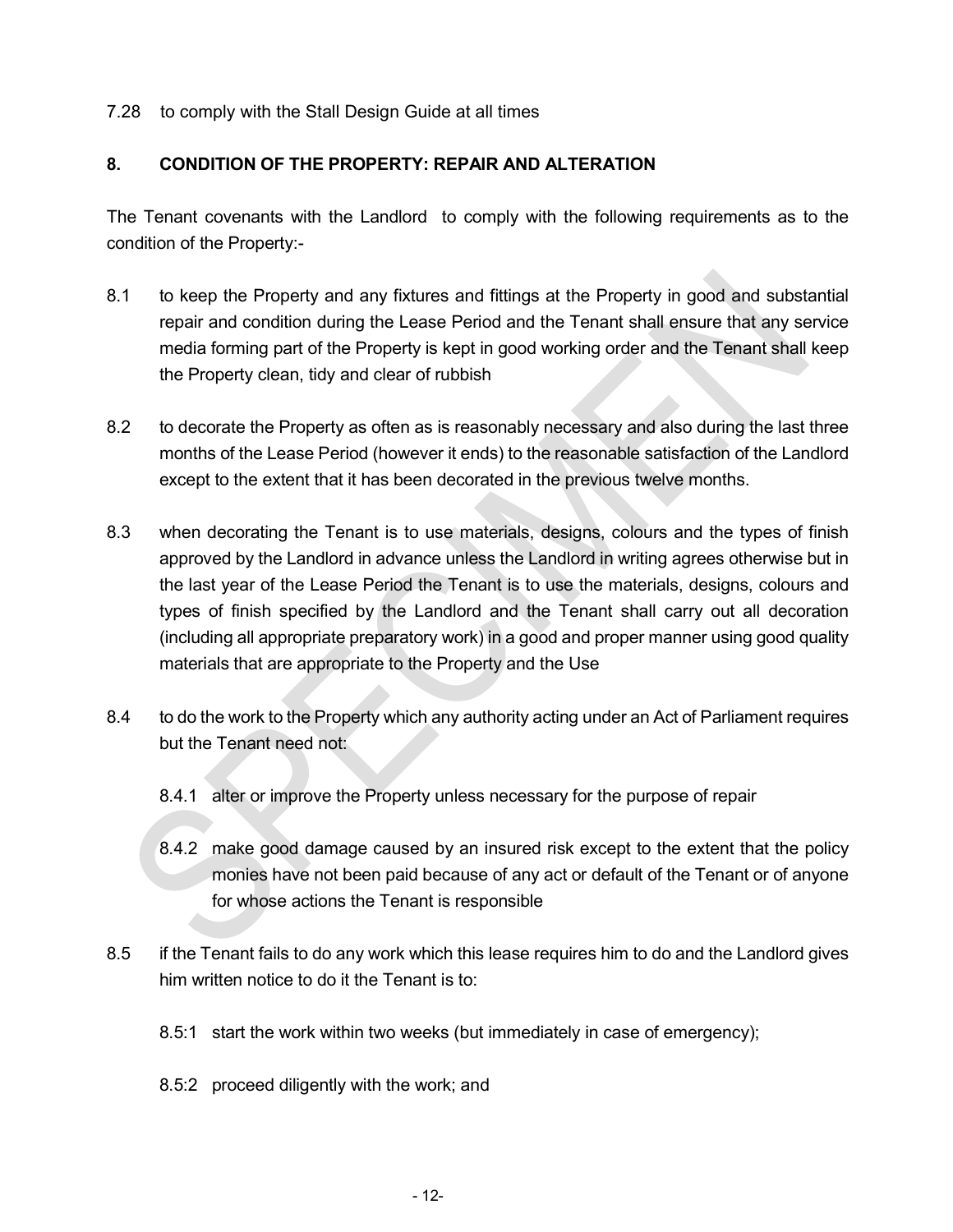#### 8.5:3 in default permit the Landlord to do the work

- 8.6 not to make any structural alterations or additions (classed as major works) to the Property whatsoever
- 8.7 not to make any other alterations to the Property (classed as any minor, internal, nonstructural alterations such as fitting out works carried out by the Tenant at the Property) unless with the Landlord's prior consent in writing provided that those alterations do not adversely impact on the structural integrity of the Market Hall or the asset rating in the Energy Performance Certificate for the Market Hall
- 8.8 within one month after carrying out any repairs or alterations affecting the electrical installation included in the Property to produce to the Landlord evidence from a contractor approved by the National Inspection Council for Electrical Installation Contractors that the work has been carried out in accordance with the then current standards of the Institute of Electrical Engineers
- 8.9 within one month after carrying out any repairs or alterations affecting the gas installation included in the Property to produce to the Landlord evidence from a contractor registered by the Gas Safe Register that the work has been carried out in accordance with the Gas Safety Regulations
- 8.10 To ensure that all equipment installed in the Property by the Landlord is maintained in accordance with the manufacturers instructions

#### 9. ASSIGNMENTS AND DEALINGS WITH THE PROPERTY

The Tenant is to comply with the following requirements as to transfers and dealings with the Property:-

- 9.1 not to assign charge underlet part with or share occupation or possession of the whole of this lease or the Property
- 9.2 not to assign charge underlet part with or share occupation or possession of part only of this lease or the Property

#### 10. INDEMNITY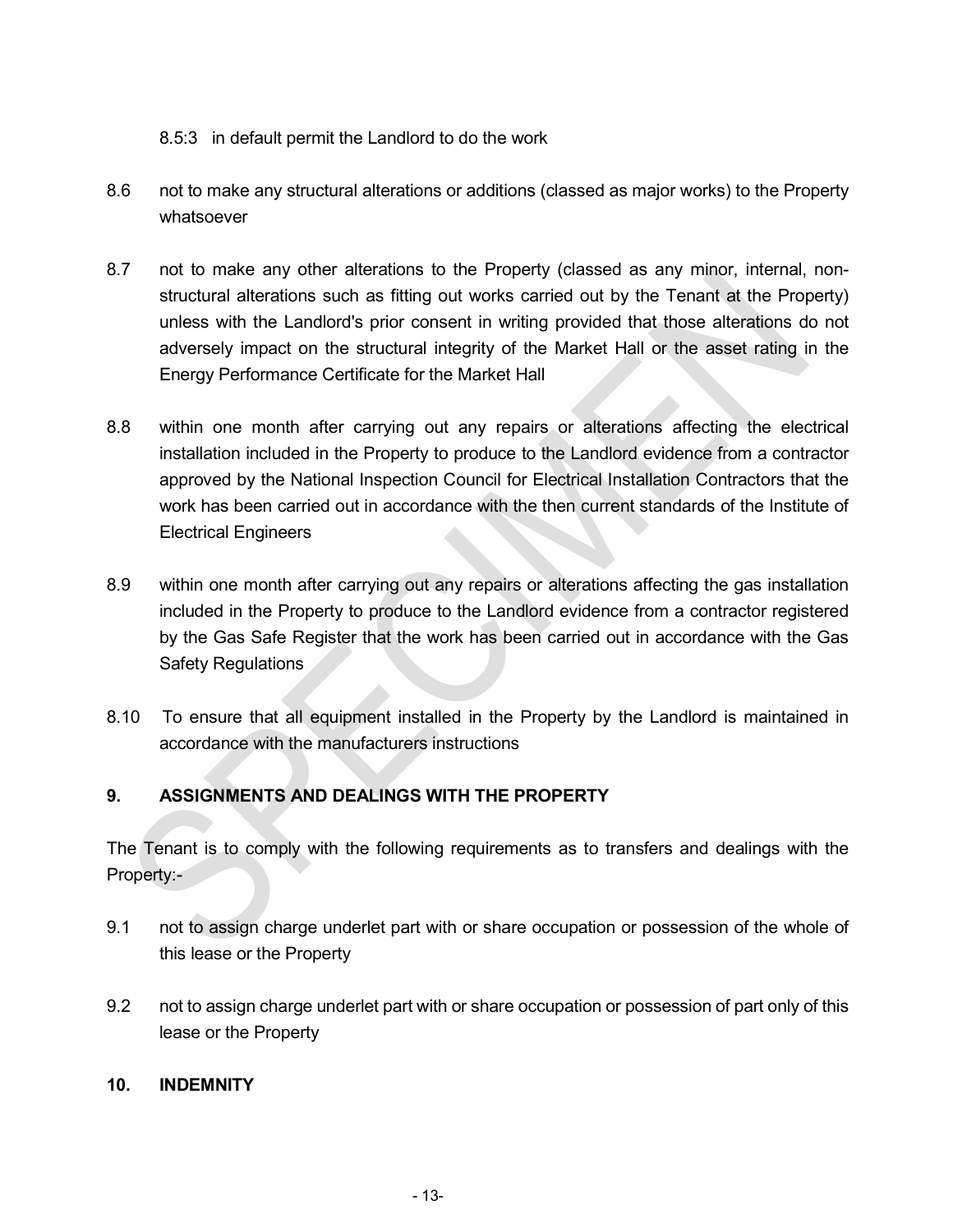The Tenant agrees to keep the Landlord indemnified against all claims (including costs and expenses in connection with claims) against the Landlord arising from:-

- 10.1 any breach of covenant on the part of the Tenant contained in this lease
- 10.2 the use of the Property
- 10.3 any works carried out during the Lease Period to the Property by the Tenant
- 10.4 any act neglect or default by the Tenant or his servants or agents or any person on the Property with the actual or implied authority of the Tenant
- 10.5 any damage or injury caused to persons or the Market Hall arising out of or in consequence of the occupation and use by the Tenant or the business carried on at the Property and to effect and maintain a suitable policy or policies of insurance against that liability to the reasonable satisfaction of the Landlord

#### 11. ACCESS FOR THE LANDLORD

- 11.1 The Tenant is to give the Landlord or anyone authorised by him access to the Property for the following purposes:-
	- 11.1:1 inspecting the condition of the Property or how it is being used
	- 11.1:2 doing works which this lease permits the Landlord to do on default by the Tenant
	- 11.1:3 complying with any statutory obligations
	- 11.1:4 viewing the Property as a prospective buyer tenant or mortgagee
	- 11.1:5 valuing the Property
	- 11.1:6 inspecting cleaning or repairing neighbouring or adjoining property or any drains sewers conduits pipes or cables serving the Market Hall or any neighbouring or adjoining property or connecting to them
	- 11.1:7 any other reasonable purpose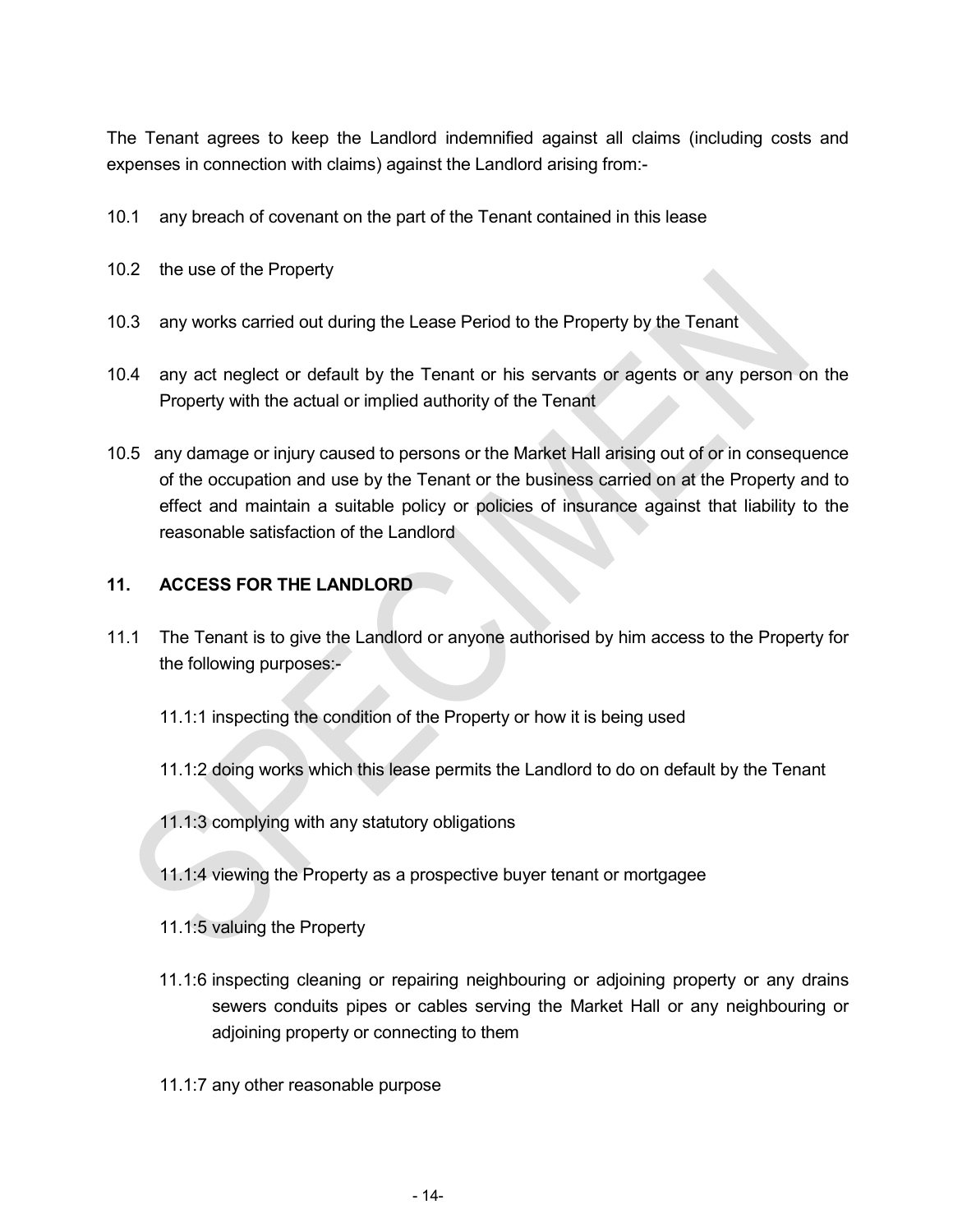- 11.2 Access need only be given to the Landlord after two day's written notice to the Tenant and during Core Trading Hours except in emergency when no notice is required and the Tenant is to permit access to the Landlord at any time
- 11.3 The Landlord is to promptly make good any damage caused to the Property by reason of the Landlord exercising the right of access to and egress from the Property under this clause

#### 12. QUIET ENJOYMENT

Provided that the Tenant complies with all the terms of this lease the Landlord covenants with the Tenant that the Tenant shall have quiet enjoyment of the Property during the Lease Period without any interruption by the Landlord except as otherwise permitted by this lease

#### 13. INSURANCE

The Landlord is to:-

- 13.1 keep the Market Hall insured with reputable insurers to cover the cost of full site clearance professional fees plus Value Added Tax and not more than three years' loss of Rent against fire lightning explosion aircraft aerial devices and any other risks reasonably required by the Landlord so far as cover is available at the normal insurance rates for the locality and subject to reasonable excesses and exclusions
- 13.2 take all necessary steps to make good as soon as possible damage to the Market Hall caused by the insured risks except to the extent that the insurance money is not paid because of the act or default of the Tenant or of anyone for whose actions the Tenant is responsible for

#### 14. DAMAGE BY INSURED RISKS

If the Property is or the Common Parts are damaged by any of the risks to be insured under this lease and as a result of that damage the Property or any part of it cannot be used for the Use Allowed:-

14.1 if at any time it is unlikely that the Property or the Common Parts will be fully restored within two years from the date of the damage the Landlord may end this lease by giving one month's notice to the Tenant during this time period (but not later) in which case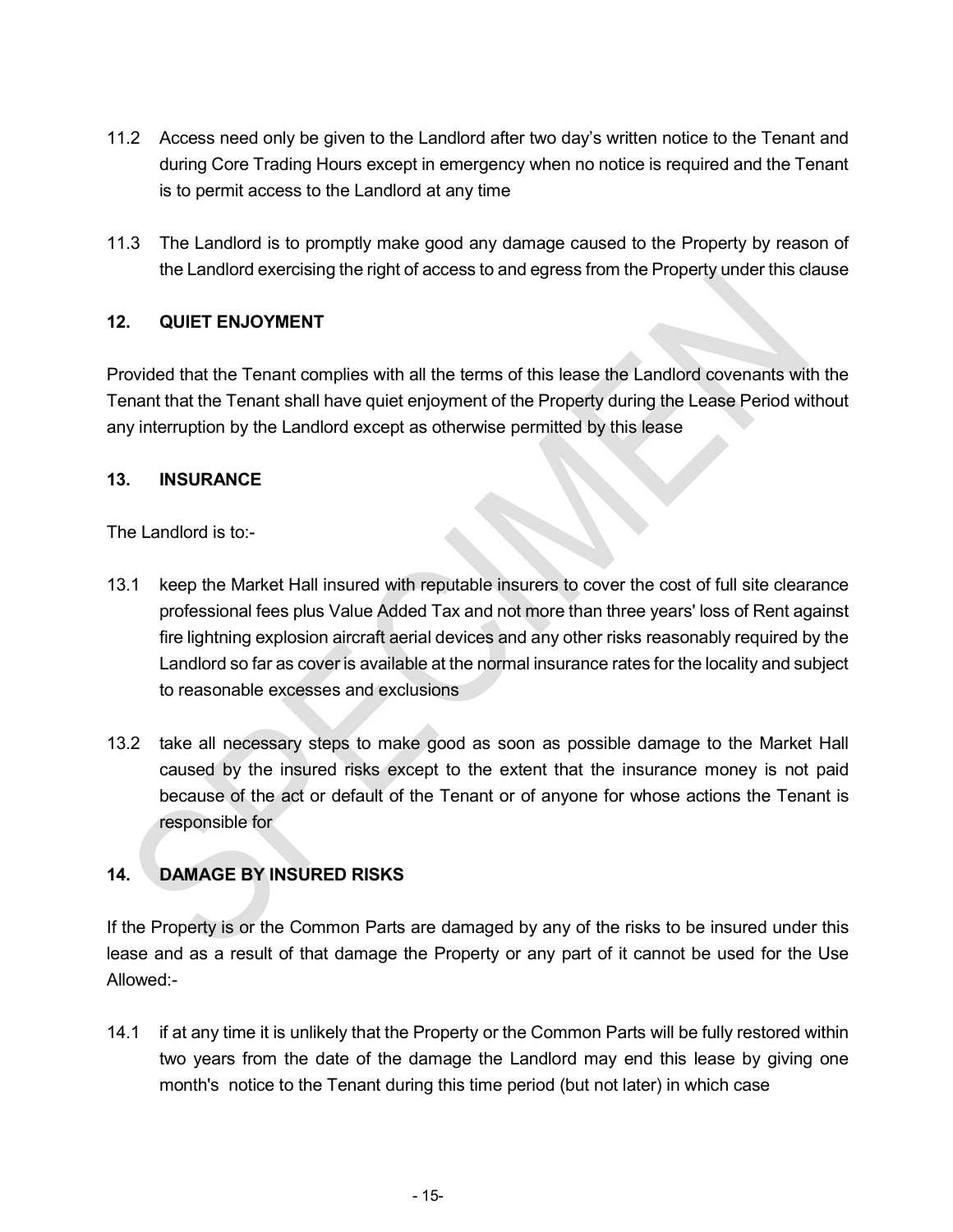#### 14.1.1 the insurance money belongs to the Landlord; and

14.1.2 the Landlord's obligation to make good the damage ceases

- 14.2 if the Property or the Common Parts are not fully restored within two years from the date of damage and the Landlord has not given notice to the Tenant under this clause the Tenant may end this lease by giving written notice (taking immediate effect) to the Landlord after the end of this time period but not earlier
- 14.3 any dispute arising under any part of this clause is to be decided by arbitration

#### 15. REPAIRS AND PAYMENTS BY THE LANDLORD

The Landlord is to comply with the following duties in relation to the Market Hall:-

- 15.1 to keep in repair:
	- 15.1:1 the structure (namely the foundations load-bearing walls columns beams joists floor slabs roof structure and roof covering including skylights) and the outside of the Market Hall (except any part which the Tenant is responsible for repairing)

15.1:2 the Common Parts

- 15.2 to decorate the Common Parts and the outside of the Market Hall (except any part which the Tenant is responsible for decorating) every five years using colours and types of finish reasonably decided by the Landlord
- 15.3 to pay promptly all periodic rates taxes and outgoings relating to the Common Parts including any imposed after the date of this lease (even if of a novel nature)
- 15.4 to pay or contribute to the cost of repairing maintaining and cleaning party walls party structures yard's garden roads paths gutters drains sewers conduits pipes cables and other things used or shared with other property if they are not classified as Common Parts

#### 16. EXCLUSION OF SECTIONS 24-28 OF THE LANDLORD AND TENANT ACT 1954

The parties confirm and agree that: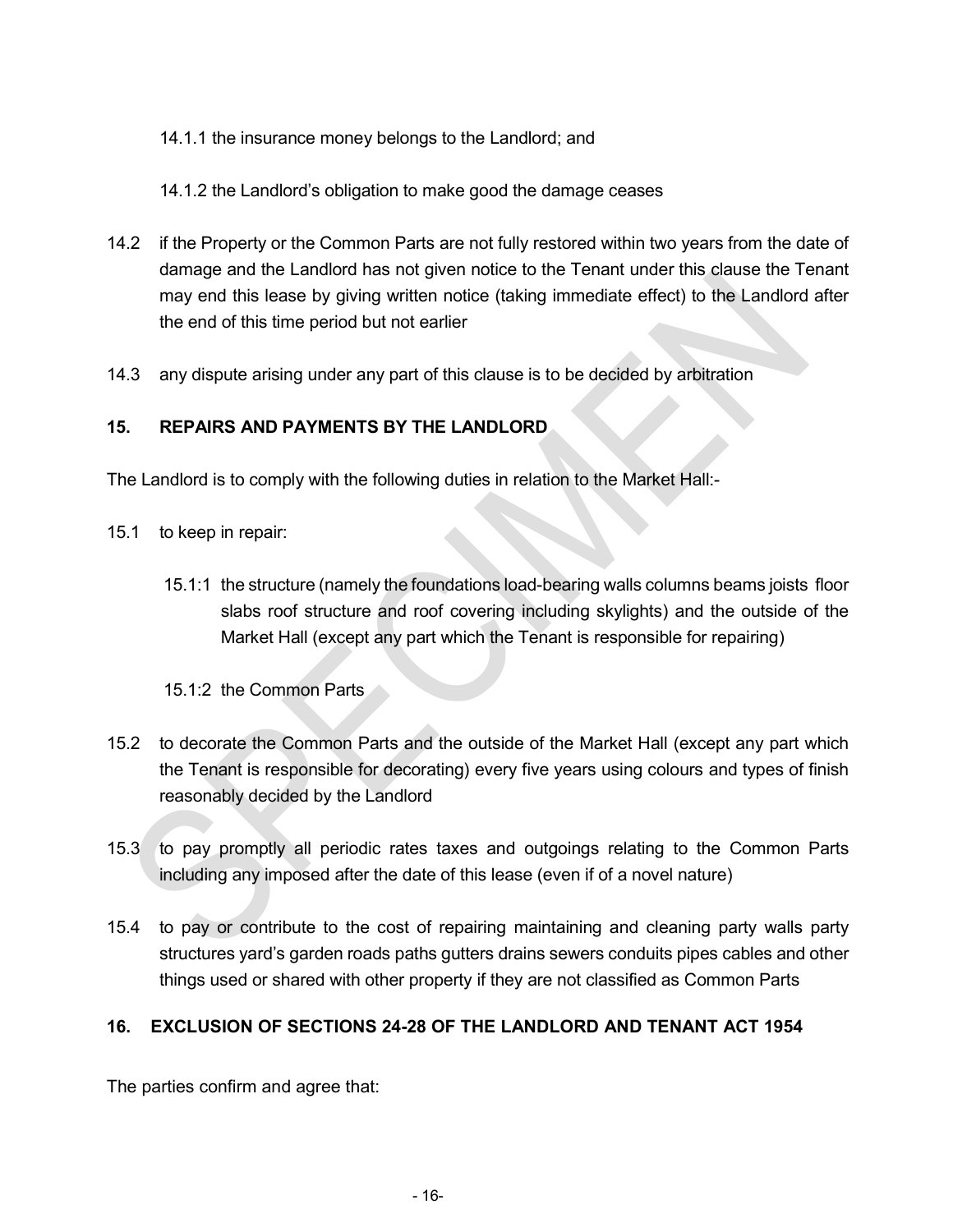- 16.1 not less than 14 days before this lease was entered into, the Landlord served a notice on the Tenant(a copy of which is annexed to this lease) as required by section 38A(3)(a) of the Landlord and Tenant Act 1954 ("the 1954 Act") applying to the tenancy created by this lease
- 16.2 the Tenant made a simple declaration dated the day of 2023 (a copy of which is annexed to this lease) in accordance with the requirements of section 38A(3)(b) of the 1954 Act and Sub Section 3 of Schedule 2 of the Regulatory Reform (Business Tenancies) (England & Wales) Order 2003
- 16.3 there is no agreement for lease to which this lease gives effect
- 16.4 the provisions of sections 24 to 28 of the 1954 Act are excluded in relation to the tenancy created by this lease

#### 17. RE-ENTRY AND FORFEITURE

<u>and the community of the community of the community of the community of the community of the community of the community of the community of the community of the community of the community of the community of the community</u>

- 17.1 The Landlord may re-enter the Property (or any part of the Property in the name of the whole) at any time after any of the following occurs:-
	- 17.1:1 the whole or any part of the Rent is fourteen days overdue after becoming payable even if it was not formally demanded
	- 17.1:2 the Tenant has committed a breach of any of the terms in this lease
	- 17.1:3 the Tenant if an individual (and if more than one any of them) is adjudicated bankrupt or an interim receiver of his property is appointed
	- 17.1:4 the Tenant if a company is subject to any form of insolvency procedure whether in Court or otherwise and goes into liquidation (other than for the purposes of reorganisation when solvent) or has an administration order made in respect of it or is struck off the Register of Companies

17.2 If the Landlord re-enters the Property (or any part of the Property in the name of the whole) pursuant to this clause, the lease shall immediately end but without prejudice to any right or remedy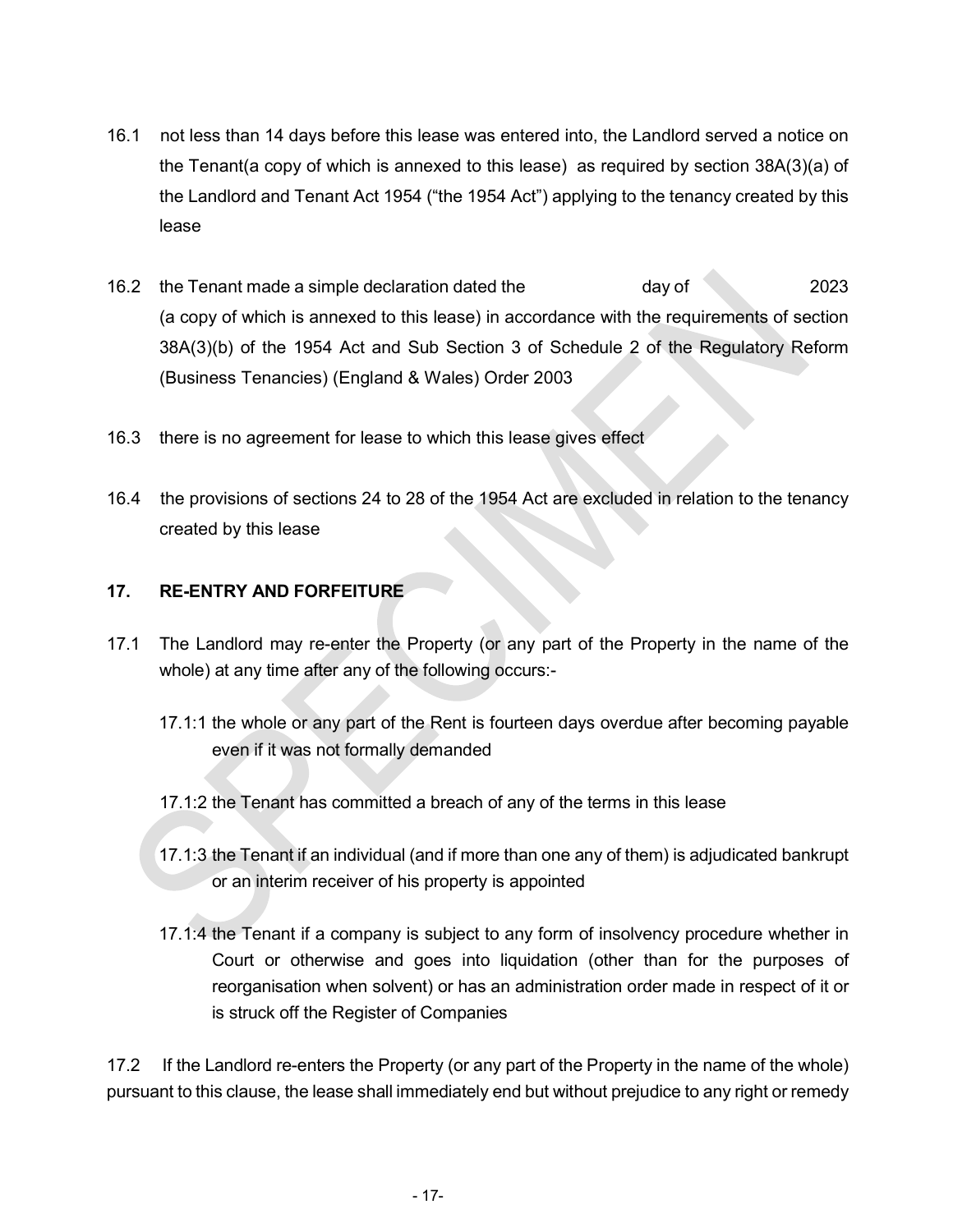of the Landlord in respect of any breach of covenant by the Tenant or the Guarantor and therefore the forfeiture of this lease shall not cancel any outstanding obligation of the Tenant or the Guarantor

#### 18. MUTUAL OPTION TO DETERMINE THE LEASE

- 18.1 The Tenant may terminate this lease by serving a break notice in writing on the Landlord at least six months before the break date being a date which is at least six months after service of the break notice PROVIDED that at the break date stated in the break notice the Tenant has paid by way of cleared funds any part of the Rent, Service Charge, insurance costs and any other payments which are due under this lease and the Tenant has vacated the Property and returned the Property free from any occupier or third party right to occupation or possession and there is no subsisting material breach of any of the tenant covenants of this lease relating to the state of repair and condition of the Property
- 18.2 The termination of this lease by the Tenant on the break date shall not affect any other right or remedy that the Landlord may have in relation to any earlier breach of this lease
- 18.3 Should the Tenant be notified that they are in persistent breach of any of the terms of this lease and fails to remedy the breach on notice from the Landlord within fourteen days then the Landlord may determine this Lease by giving notice to the Tenant in writing at any time during the Lease Period

#### 19. END OF LEASE AND REINSTATEMENT

When this lease ends the Tenant is to:

- 19.1 return the Property to the Landlord leaving it in the state and condition in which this lease requires the Tenant to keep it and giving to the Landlord any keys or similar items relating to the Property
- 19.2 (if the landlord so requires) remove anything which the Tenant has fixed to the Property and make good any damage which that causes
- 19.3 any improvements that the Tenant has made to the Property shall remain unless the Landlord requires them to be removed.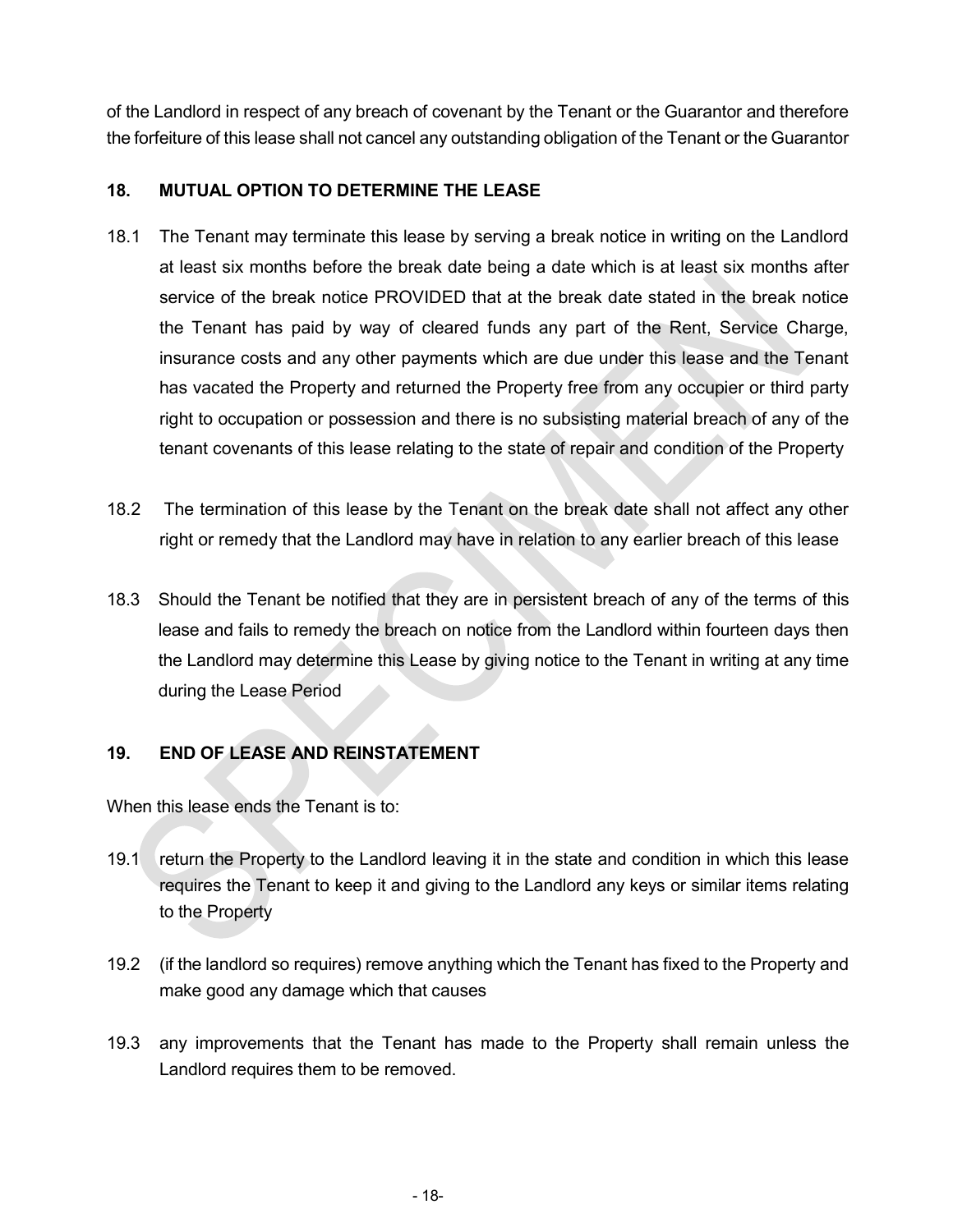- 19.4 allow the Landlord during the last six months of the Lease Period to fix and retain a notice in a reasonable position on the Property announcing that it is for sale or to re-let
- 19.5 Any statutory right of the Tenant to claim compensation from the Landlord on vacating the Property shall be excluded to the extent that the law allows

#### 20 SERVICE CHARGE

The Landlord and the Tenant agree that:-

- 20.1 the service costs:-
	- 20.1:1 are the total costs which the Landlord fairly and reasonably incurs in complying with its obligations under clauses 13 and 15 and under this clause 20
	- 20.1:2 include the reasonable charges of any agent contractor consultant or employee whom the Landlord engages to provide the services under clauses 13 and 15 and under this clause 20
	- 20.1:3 are to be estimated and calculated by reference to a period from 1 April to the following 31 March
- 20.2 the Tenant is to pay the Landlord interim payments on account of the Service Charge on the Rent Days
- 20.3 each interim payment is to be 1/12 of the amount which the Landlord has estimated that the Service Charge will be during the current period
- 20.4 the Landlord (if it is practicable to do so) is to give advance warning to the Tenant of any unexpected major item of expenditure to be included in the service costs and the Landlord may adjust his estimate of the Service Charge and increase the interim payments to cover such an item
- 20.5 the Landlord is to keep full records of the service costs and as soon as practicable after the end of each period is to send the Tenant an account setting out for the period:
	- 20.5:1 the amount of the service costs
	- 20.5:2 the Service Charge the Tenant is to pay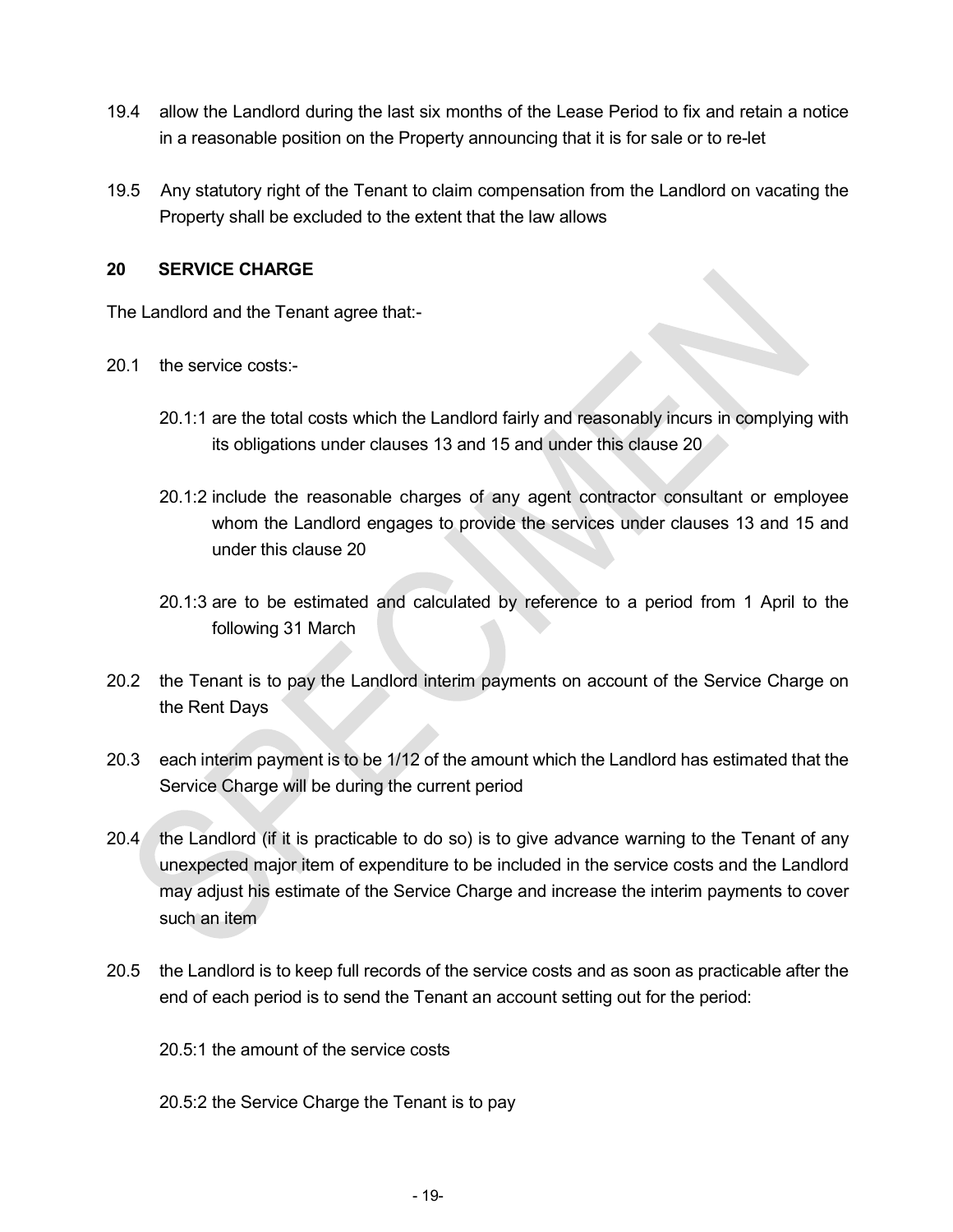20:5:3 the total of any interim payments the Tenant has paid

20.5:4 the difference between the total interim payments and the Service Charge

- 20.6 within 21 days after the Tenant receives the account the amount of that difference is to be settled by a payment between the parties
- 20.7 if requested by the majority of all the tenants in the Market Hall the Landlord is to have the account certified by an independent accountant whose fees shall be included in the service costs
- 20.8 the Service Charge percentage specified in clause 1.12 may be varied by the Landlord in the event of any material change of circumstances during the Agreement Period which affects the Tenant's liability under clauses 13 and 15 and under this clause 20
- 20.9 disagreements about the amounts of the Service Charge or the service costs are to be decided by arbitration but interim payments are to continue being paid during the period of disagreement or arbitration
- 20.10 the Landlord will provide the following services to the Market Hall but the Landlord is not to be liable for failure to provide or delay in providing any service caused by industrial disputes shortage of supplies adverse weather conditions or other causes beyond the control of the Landlord:-
	- 20.10:1 cleaning treating polishing heating and lighting the Common Parts
	- 20.10:2 inspecting servicing maintaining repairing overhauling and replacing all apparatus plant machinery and equipment within the Common Parts from time to time including (without prejudice to the generality of the above) lifts lift shafts stairwells escalators stand-by generators and boilers sprinklers refuse compactor solar photovoltaic water holding tanks and items relating to mechanical ventilation heating cooling public address Wi-Fi and closed-circuit television
	- 20.10:3 maintaining repairing cleansing emptying draining and renewing all drains sewers conduits pipes wires and cables passing through the Market Hall and any neighbouring or adjoining property which serve the Market Hall and are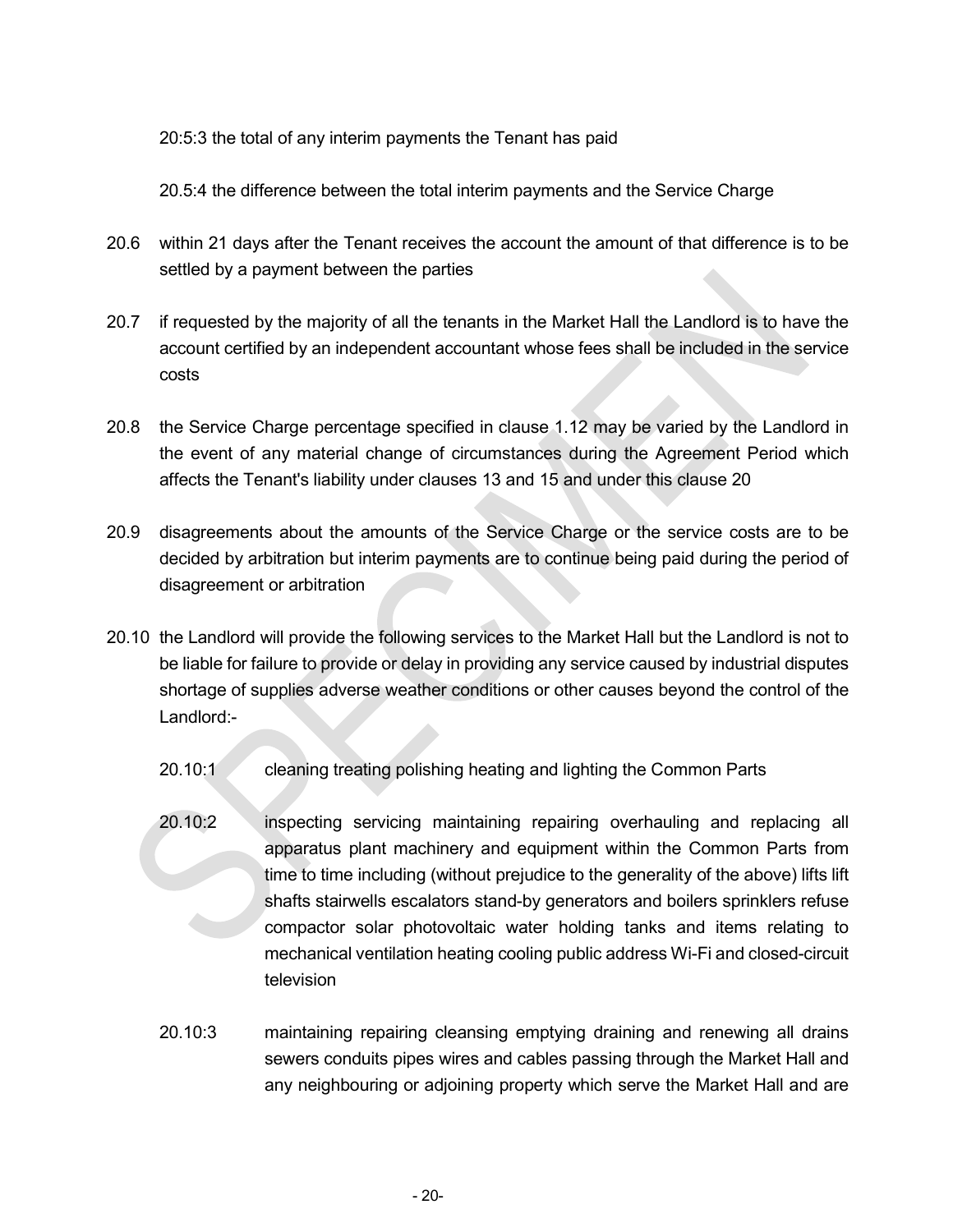used or shared by two or more of the tenants in the Market Hall

- 20.10:4 maintaining operating and replacing any signs loudspeakers public address and music broadcast system or closed-circuit television and ancillary apparatus
- 20.10:5 maintaining operating and replacing any refuse ancillary apparatus and waste bins and arranging for the collection and disposal of refuse and waste matter from it
- 20.10:6 maintaining and renewing fire alarms and ancillary apparatus and fire prevention and fire fighting equipment and apparatus
- 20.10:7 maintaining and renewing smoke extractor and destratification fans and ancillary apparatus
- 20.10:8 maintaining and operating a manned security system
- 20.10:9 maintaining and renewing any intruder alarm systems and ancillary apparatus
- 20.10:10 maintaining and renewing the building energy management system controlling the internal environment of the Market Hall and associated energy using recovery and monitoring systems.
- 20.10:11 maintaining and renewing the electrical vehicle charging points
- 20.10:12 cleaning the exterior and interior of all doors door frames windows and window frames on the Common Parts
- 20.10:13 cleaning, maintaining, repairing and replacing the furniture, fittings and equipment in the public restrooms and utility areas and providing hot and cold water soap paper towels hand dryers and other supplies for them.
- 20.10:14 providing and maintaining any seasonal display, decoration or attraction on the Common Parts.
- 20.10:15 supplying providing purchasing hiring maintaining renewing replacing repairing servicing overhauling and keeping in good and serviceable order and condition all fixtures and fittings bins receptacles tools appliances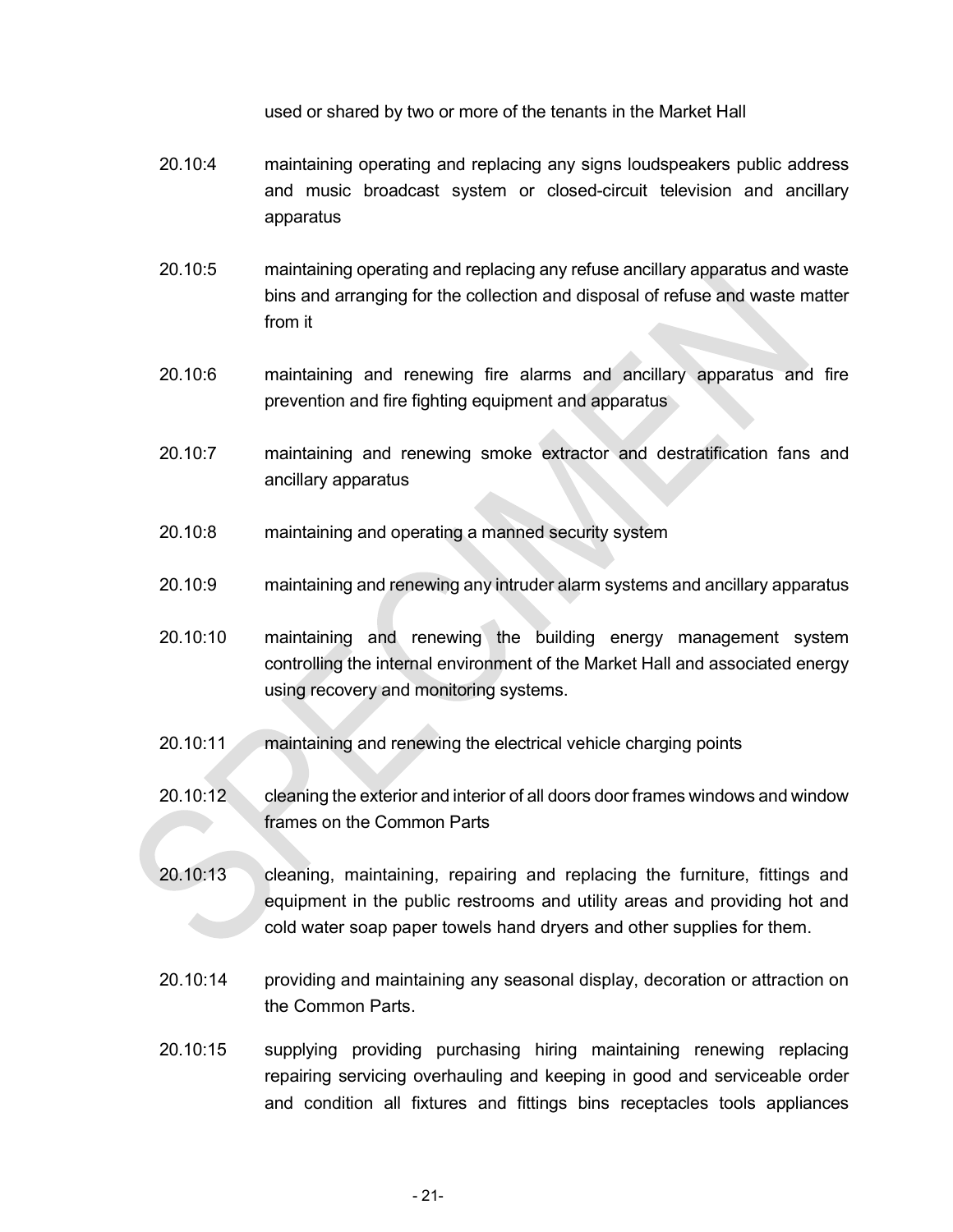materials equipment and other things which the Landlord may deem desirable or necessary for the maintenance appearance upkeep or cleanliness of the Market Hall or any part of it

- 20.10:16 insuring on such terms as the Landlord thinks fit against the liability of the Landlord for injury or damage to any person (whether or not a tenant of part of the Market Hall) entering upon the Market Hall
- 20.10:17 making good all damage done to the Property or to any other property within the Market Hall in the course of fulfilling any of its obligations under this agreement in so far as the same is not the liability of any individual tenant
- 20.10:18 abating a nuisance in respect of the Market Hall or any part of it in so far as the same is not the liability of any individual tenant
- 20.10:19 taking all steps deemed desirable or expedient by the Landlord for complying with making representations against or otherwise contesting the incidence of the provisions of any statute byelaw or notice concerning town planning public health highways streets drainage or other matters relating to or alleged to relate to the Market Hall or any part of it for which any tenant is not directly and exclusively liable
- 20.10:20 the administration, management and operation of the Market Hall
- 20.10:21 the cost of employing such staff as the Landlord may in its absolute discretion deem necessary for the performance of the services and the other functions and duties referred to in this clause and all other incidental expenditure in relation to such employment
- 20.10:22 liaising with tenants' associations
- 20.10:23 accountancy functions of the Market Hall (such as the preparation and certification of all records and accounts relating to the Service Charge or the service costs)
- 20.10:24 associated administration costs on the provision of the services relating to the Market Hall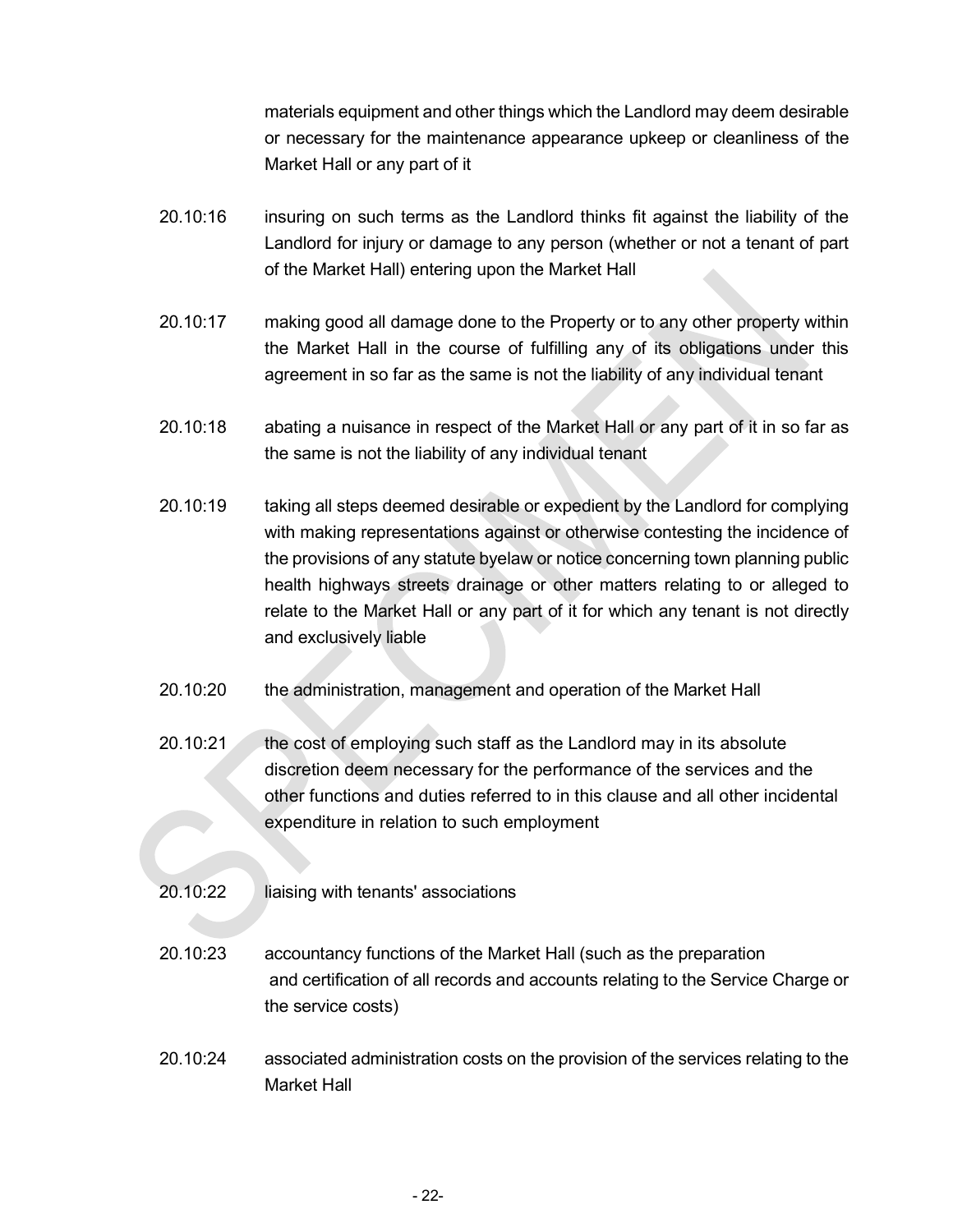- 20.10:25 advertising and promoting the Market Hall
- 20.10:26 the provision of any other services relating to the Market Hall or any part of it provided by the Landlord from time to time and not expressly mentioned
- 20.11 the Landlord may withhold add to extend vary or make any alteration in the rendering of the services relating to the Market Hall or any part of it if the Landlord at its absolute discretion deems it desirable to do so in accordance with the principles of good estate management

EXECUTED AS A DEED by affixing the common seal of the City of Bradford Metropolitan District Council in the presence of:

Authorised by the City Solicitor

# EXECUTED AS A DEED AND DELIVERED by the Tenant, [NAME OF THE TENANT] ……………………………………

[SIGNATURE OF THE TENANT]

in the presence of:

Signature of Witness: ……………………………………….

Name of Witness: …………………………………………...

Address of Witness: ………………………………………...

……………………………………………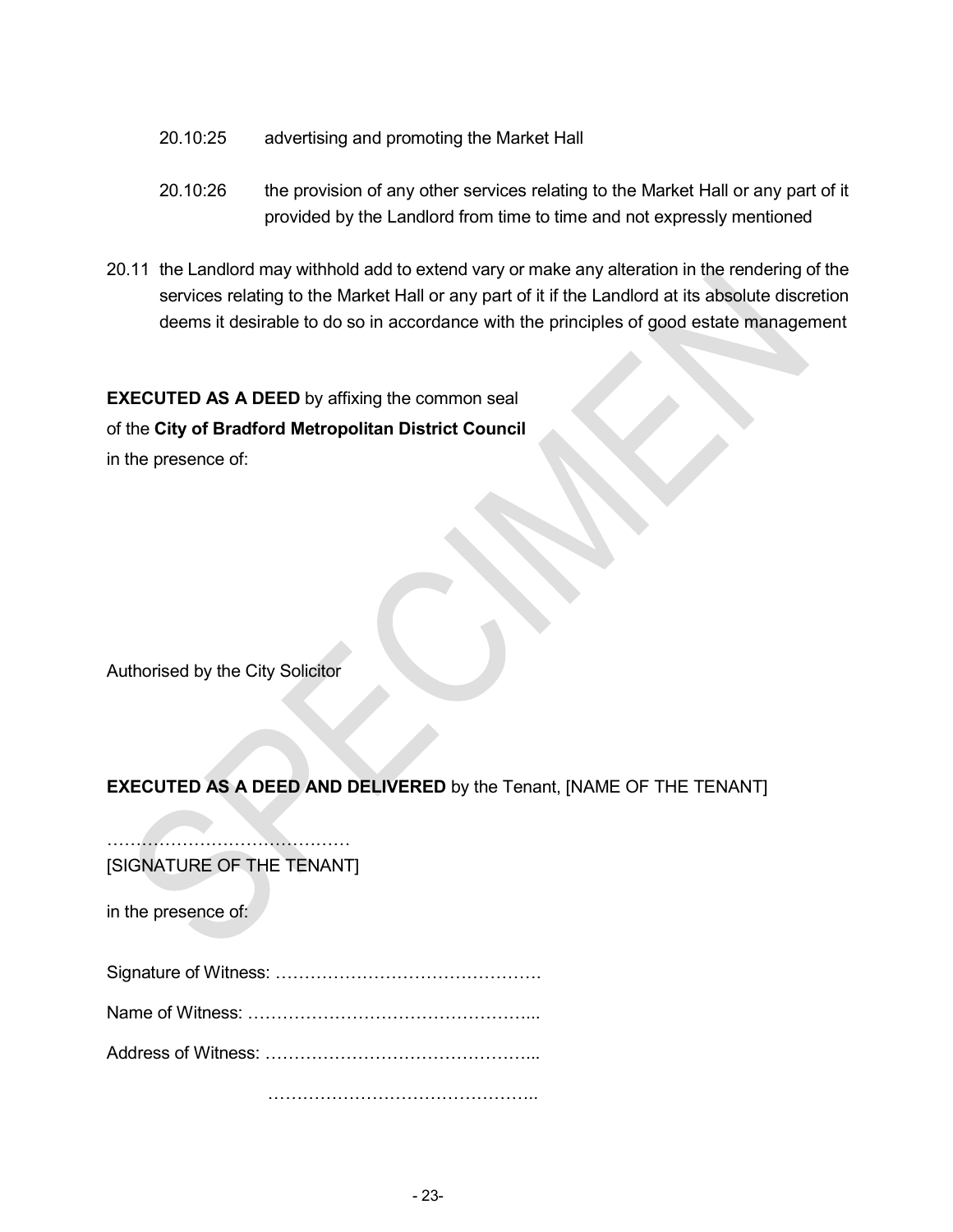………………………………………..

Occupation of Witness: …………………………………….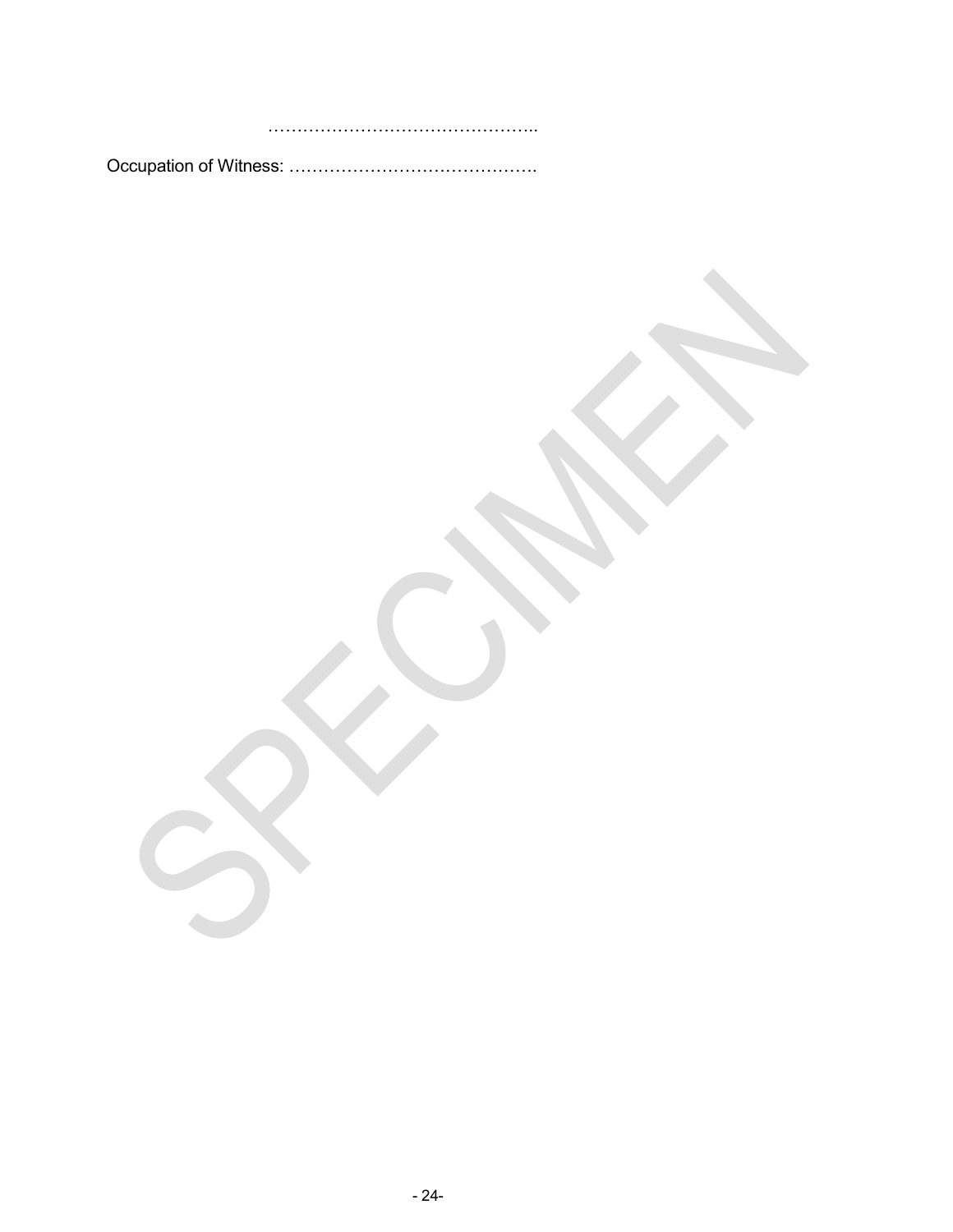#### FORM OF NOTICE THAT SECTIONS 24 TO 28 OF THE LANDLORD AND TENANT ACT 1954 ARE NOT TO APPLY TO A BUSINESS TENANCY

To:

#### [Name and address of tenant]

From:

City of Bradford Metropolitan District Council of City Hall, Bradford, West Yorkshire, BD1 1HY

[Name and address of landlord]

| <b>IMPORTANT NOTICE</b>                                                                           |
|---------------------------------------------------------------------------------------------------|
| You are being offered a lease without security of tenure. Do not commit yourself                  |
| to the lease unless you have read this message carefully and have discussed it                    |
| with a professional adviser.                                                                      |
| Business tenants normally have security of tenure – the right to stay in their business           |
| premises when the lease ends.                                                                     |
| If you commit yourself to the lease you will be giving up these important legal                   |
| rights.                                                                                           |
| • You will have no right to stay in the premises when the lease ends.                             |
| • Unless the landlord chooses to offer you another lease, you will need to leave the<br>premises. |
|                                                                                                   |

- You will be unable to claim compensation for the loss of your business premises, u unless the lease specifically gives you this right.
- If the landlord offers you another lease, you will have no right to ask the court to fix the rent.

It is therefore important to get professional advice – from a qualified surveyor, lawyer or accountant – before agreeing to give up these rights.

If you want to ensure that you can stay in the same business premises when the lease ends, you should consult your adviser about another form of lease that does not exclude the protection of the Landlord and Tenant Act 1954.

If you receive this notice at least 14 days before committing yourself to the lease, you will need to sign a simple declaration that you have received this notice and have accepted its consequences, before signing the lease.

#### But if you do not receive at least 14 days notice, you will need to sign a "statutory" declaration. To do so, you will need to visit an independent solicitor (or someone else empowered to administer oaths).

Unless there is a special reason for committing yourself to the lease sooner, you may want to ask the landlord to let you have at least 14 days to consider whether you wish to give up your statutory rights. If you then decided to go ahead with the agreement to exclude the protection of the Landlord and Tenant Act 1954, you would only need to make a simple declaration, and so you would not need to make a separate visit to an independent solicitor.